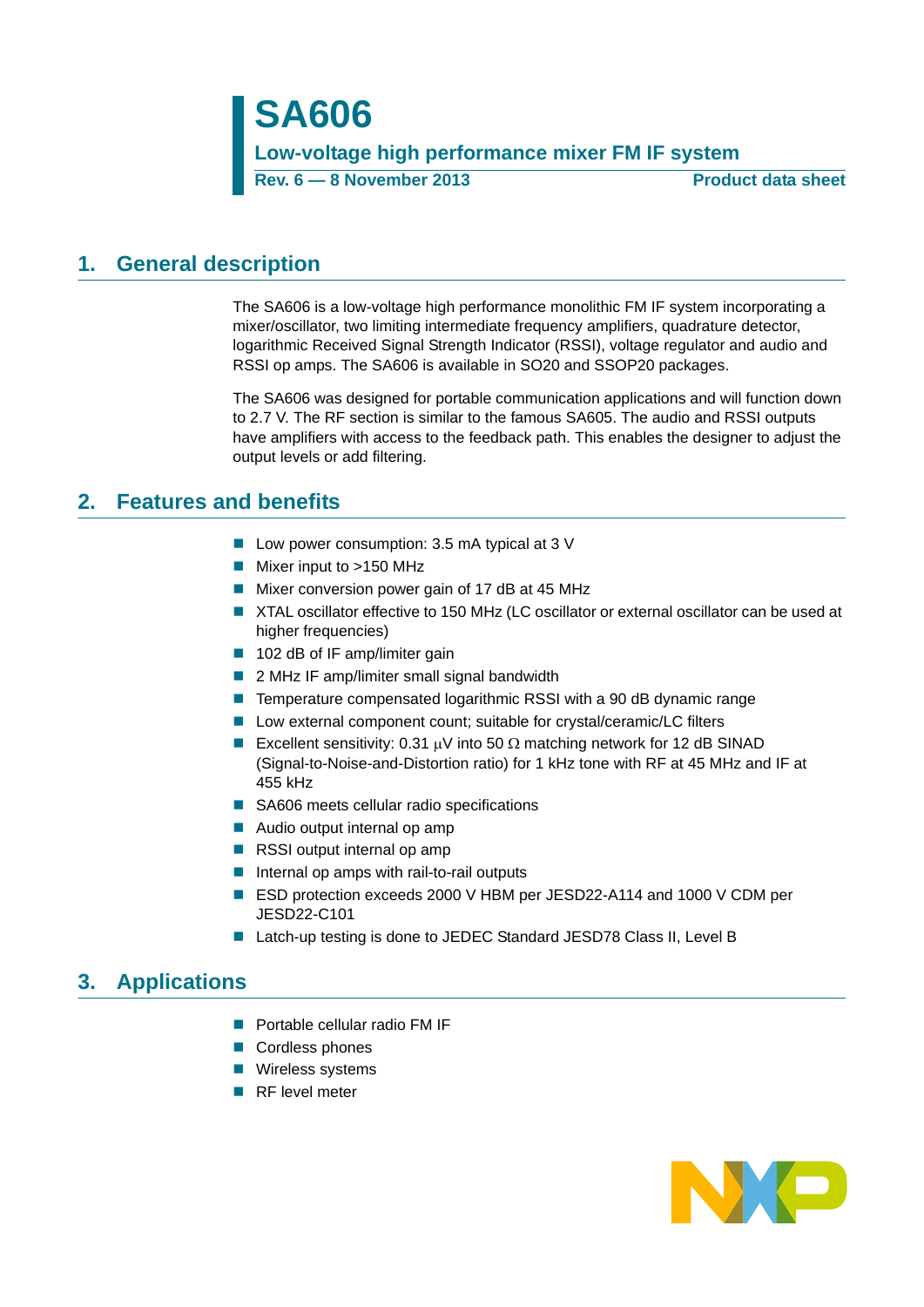- Spectrum analyzer
- **Instrumentation**
- **F** FSK and ASK data receivers
- **Log amps**
- Portable high performance communication receiver
- Single conversion VHF receivers

## <span id="page-1-2"></span>**4. Ordering information**

#### <span id="page-1-1"></span>**Table 1. Ordering information**

 $T_{amb} = -40$  *°C to +85 °C* 

| Type number | <b>Topside</b><br>mark | Package            |                                                                      |                      |  |  |
|-------------|------------------------|--------------------|----------------------------------------------------------------------|----------------------|--|--|
|             |                        | <b>Name</b>        | <b>Description</b>                                                   | <b>Version</b>       |  |  |
| SA606D/01   | SA606D                 | SO <sub>20</sub>   | plastic small outline package; 20 leads; body width 7.5 mm           | SOT <sub>163-1</sub> |  |  |
| SA606DK/01  | SA606DK                | SSOP <sub>20</sub> | plastic shrink small outline package; 20 leads;<br>body width 4.4 mm | SOT266-1             |  |  |
| SA606DK/02  | SA606DK                | SSOP <sub>20</sub> | plastic shrink small outline package; 20 leads;<br>body width 4.4 mm | SOT266-1             |  |  |
| SA606DK/03  | SA606DK                | SSOP <sub>20</sub> | plastic shrink small outline package; 20 leads;<br>body width 4.4 mm | SOT266-1             |  |  |

## **4.1 Ordering options**

### <span id="page-1-0"></span>**Table 2. Ordering options**

| Type number | Orderable<br>part number | Package            | <b>Packing method</b>                          | <b>Minimum</b><br>order<br>quantity | <b>Temperature</b>             |
|-------------|--------------------------|--------------------|------------------------------------------------|-------------------------------------|--------------------------------|
| SA606D/01   | SA606D/01,112            | SO <sub>20</sub>   | Standard marking<br>*IC's tube - DSC bulk pack | 1520                                | $T_{amb} = -40$ °C to +85 °C   |
|             | SA606D/01,118            | SO <sub>20</sub>   | Reel 13" Q1/T1<br>*Standard mark SMD           | 2000                                | $T_{amb}$ = $-40$ °C to +85 °C |
| SA606DK/01  | SA606DK/01.112           | SSOP <sub>20</sub> | Standard marking<br>*IC's tube - DSC bulk pack | 1350                                | $T_{amb}$ = $-40$ °C to +85 °C |
|             | SA606DK/01,118           | SSOP <sub>20</sub> | Reel 13" Q1/T1<br>*Standard mark SMD           | 2500                                | $T_{amb} = -40$ °C to +85 °C   |
| SA606DK/02  | SA606DK/02,118           | SSOP <sub>20</sub> | Reel 13" Q1/T1<br>*Standard mark SMD           | 2500                                | $T_{amb} = -40$ °C to +85 °C   |
| SA606DK/03  | SA606DK/03.118           | SSOP <sub>20</sub> | Reel 13" Q1/T1<br>*Standard mark SMD           | 2500                                | $T_{amb}$ = $-40$ °C to +85 °C |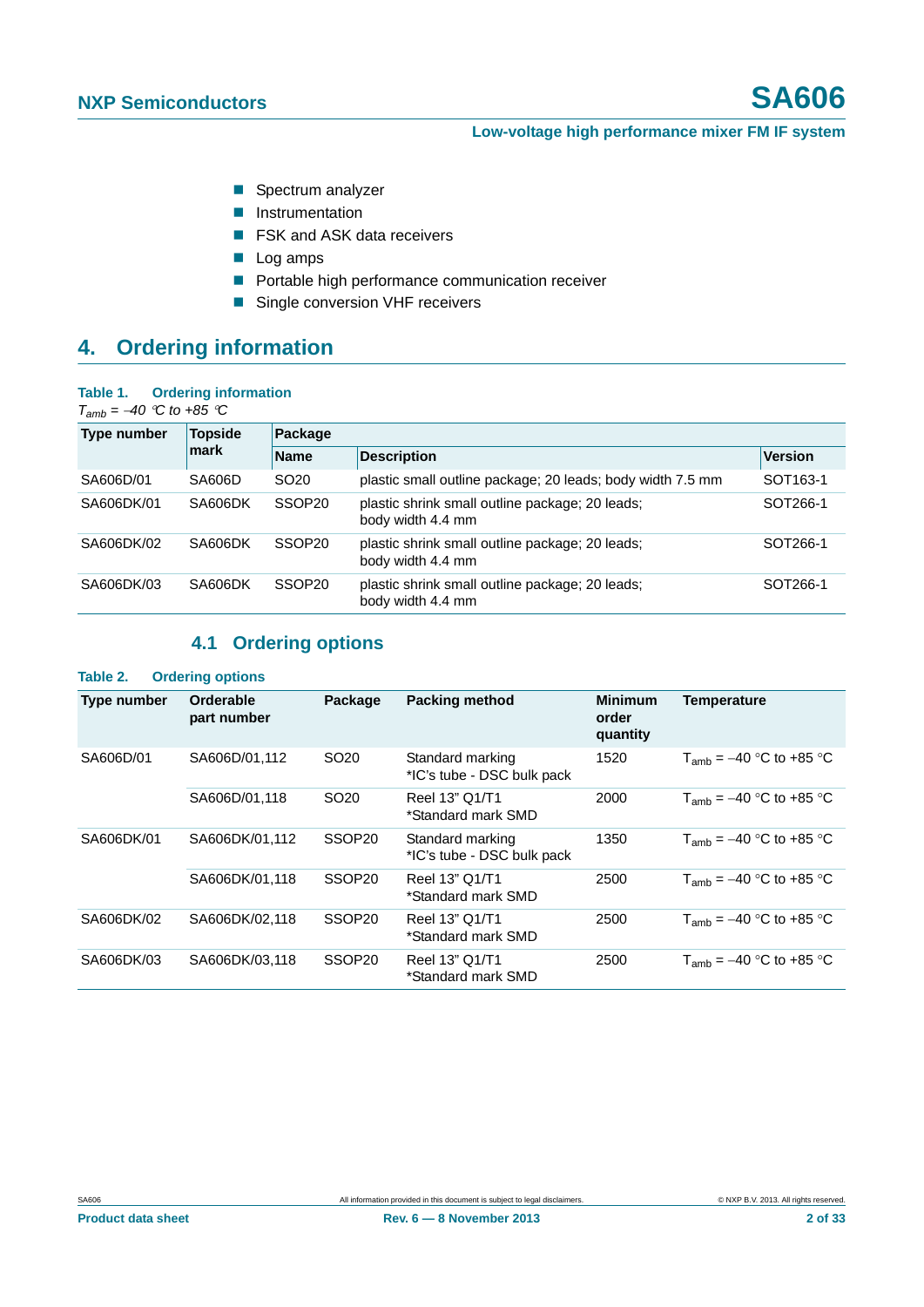## <span id="page-2-0"></span>**5. Block diagram**

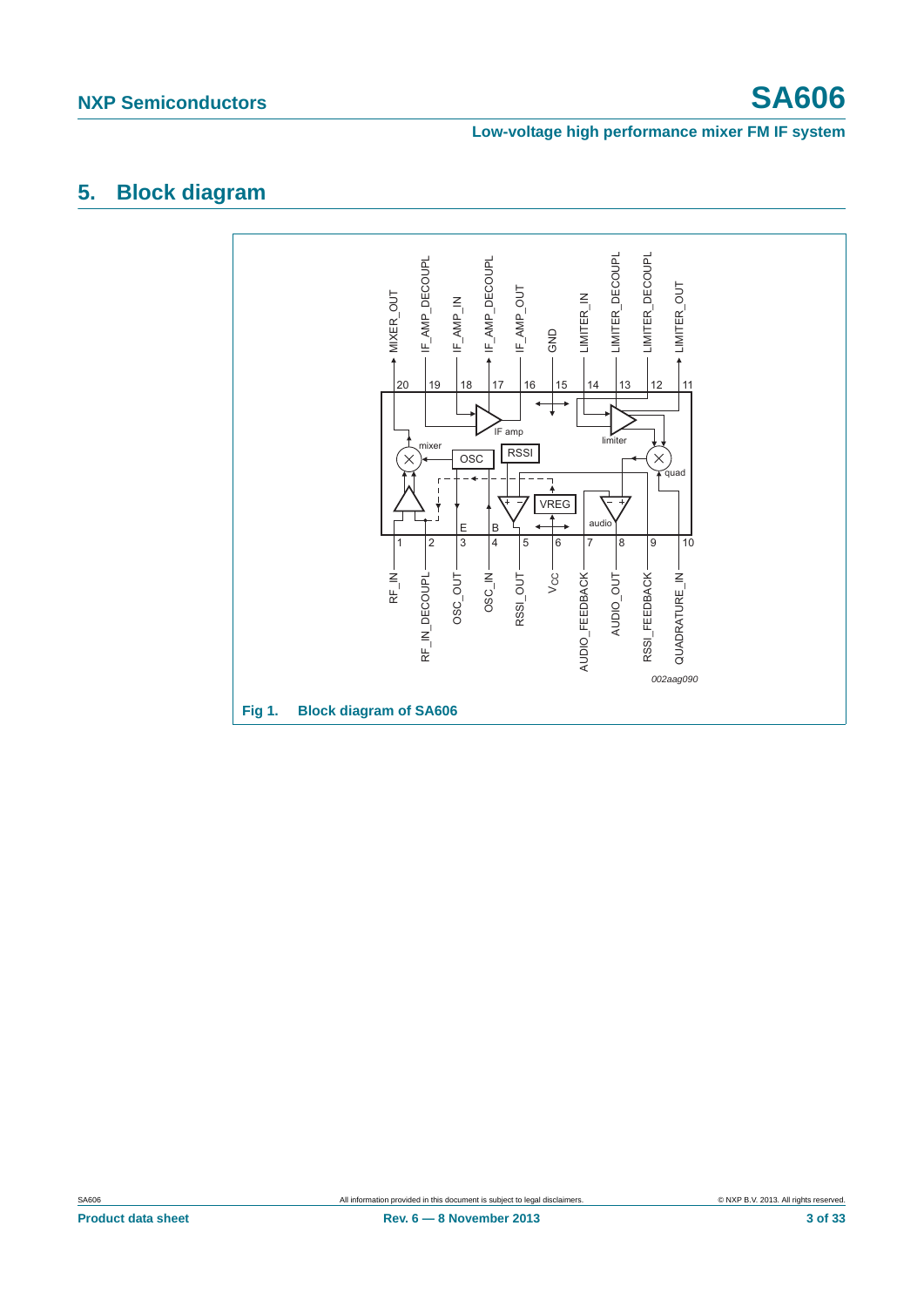## <span id="page-3-2"></span><span id="page-3-1"></span>**6. Pinning information**



### **6.1 Pinning**

<span id="page-3-0"></span>**Product data sheet** 4 of 33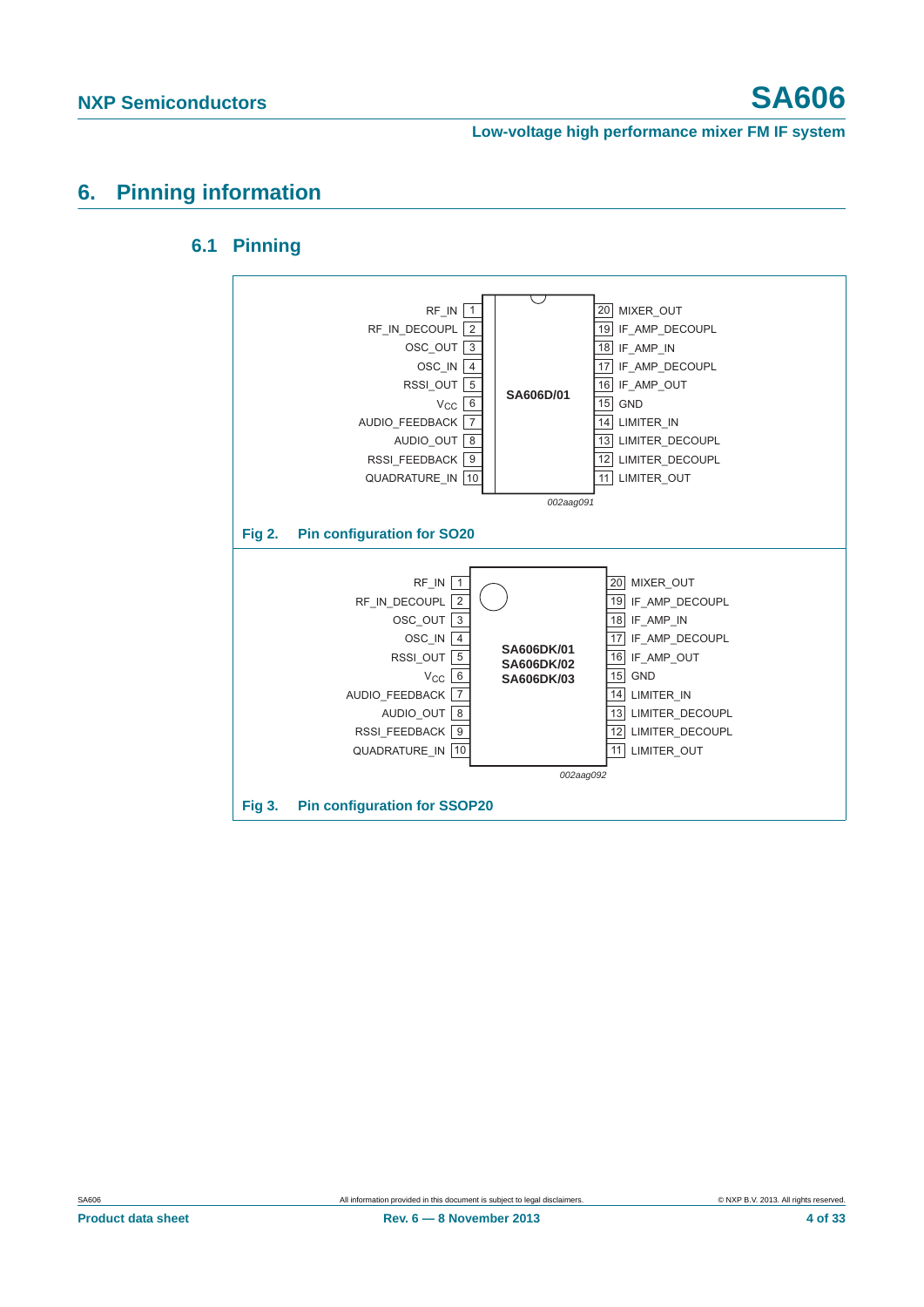## <span id="page-4-0"></span>**6.2 Pin description**

| <b>Pin description</b><br>Table 3. |     |                                            |
|------------------------------------|-----|--------------------------------------------|
| <b>Symbol</b>                      | Pin | <b>Description</b>                         |
| RF_IN                              | 1   | RF input                                   |
| RF_IN_DECOUPL                      | 2   | RF input decoupling pin                    |
| OSC_OUT                            | 3   | oscillator output                          |
| OSC_IN                             | 4   | oscillator input                           |
| RSSI_OUT                           | 5   | <b>RSSI</b> output                         |
| $V_{\rm CC}$                       | 6   | positive supply voltage                    |
| AUDIO FEEDBACK                     | 7   | audio amplifier negative feedback terminal |
| AUDIO_OUT                          | 8   | audio amplifier output                     |
| <b>RSSI FEEDBACK</b>               | 9   | RSSI amplifier negative feedback terminal  |
| QUADRATURE_IN                      | 10  | quadrature detector input terminal         |
| LIMITER_OUT                        | 11  | limiter amplifier output                   |
| LIMITER_DECOUPL                    | 12  | limiter amplifier decoupling pin           |
| LIMITER DECOUPL                    | 13  | limiter amplifier decoupling pin           |
| LIMITER IN                         | 14  | limiter amplifier input                    |
| <b>GND</b>                         | 15  | ground; negative supply                    |
| IF AMP OUT                         | 16  | IF amplifier output                        |
| IF_AMP_DECOUPL                     | 17  | IF amplifier decoupling pin                |
| IF AMP IN                          | 18  | IF amplifier input                         |
| IF_AMP_DECOUPL                     | 19  | IF amplifier decoupling pin                |
| MIXER_OUT                          | 20  | mixer output                               |
|                                    |     |                                            |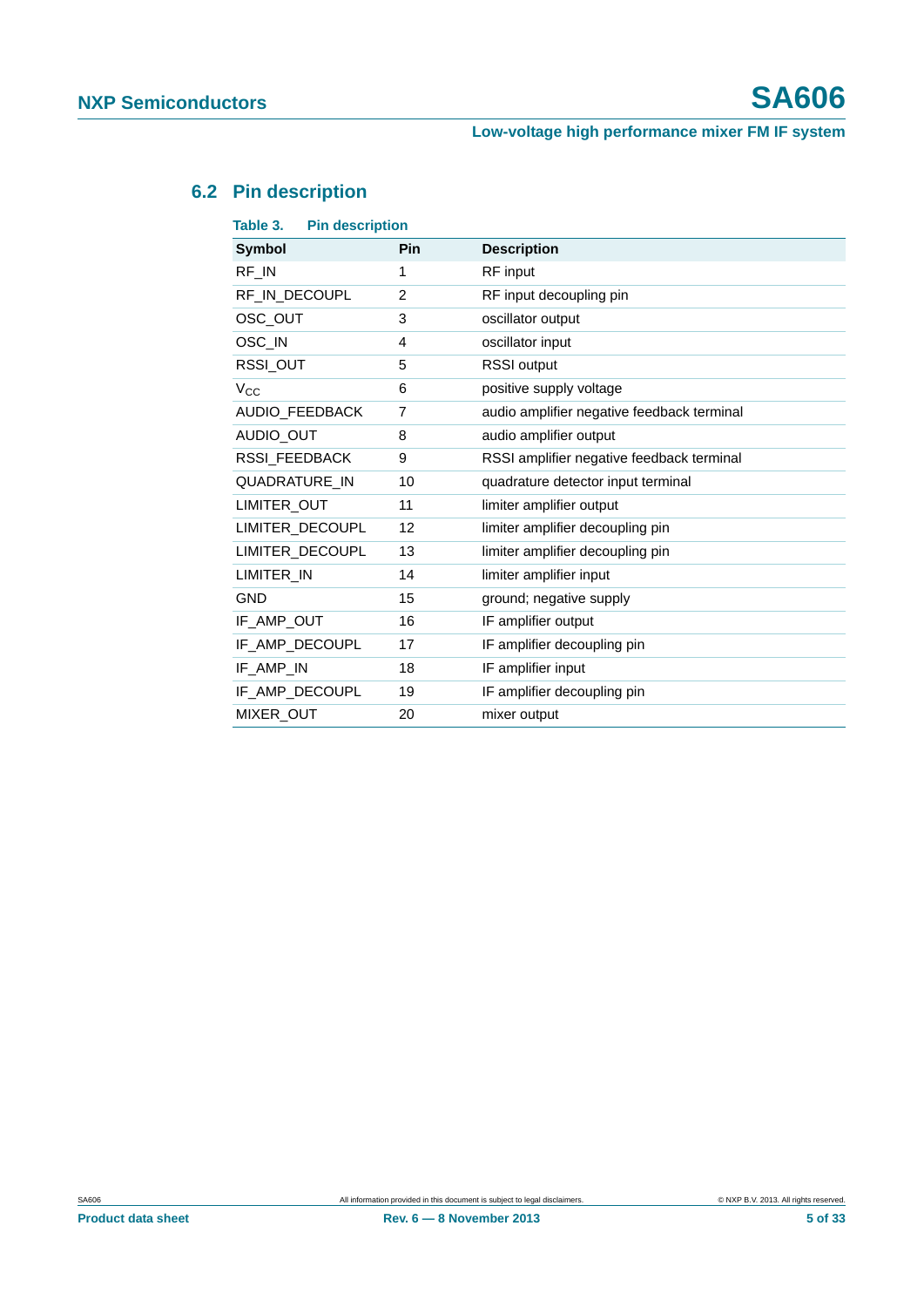## <span id="page-5-0"></span>**7. Functional description**

The SA606 is an IF signal processing system suitable for second IF systems with input frequency as high as 150 MHz. The bandwidth of the IF amplifier and limiter is at least 2 MHz with 90 dB of gain. The gain/bandwidth distribution is optimized for 455 kHz, 1.5  $k\Omega$  source applications. The overall system is well-suited to battery operation as well as high performance and high quality products of all types.

The input stage is a Gilbert cell mixer with oscillator. Typical mixer characteristics include a noise figure of 6.2 dB, conversion gain of 17 dB, and input third-order intercept of -9 dBm. The oscillator will operate in excess of 200 MHz in L/C tank configurations. Hartley or Colpitts circuits can be used up to 100 MHz for crystal configurations. Butler oscillators are recommended for crystal configurations up to 150 MHz.

The output impedance of the mixer is a 1.5 k $\Omega$  resistor permitting direct connection to a 455 kHz ceramic filter. The input resistance of the limiting IF amplifiers is also 1.5 k $\Omega$ . With most 455 kHz ceramic filters and many crystal filters, no impedance matching network is necessary. The IF amplifier has 43 dB of gain and 5.5 MHz bandwidth. The IF limiter has 60 dB of gain and 4.5 MHz bandwidth.

To achieve optimum linearity of the log signal strength indicator, there must be a 12 dBV insertion loss between the first and second IF stages. If the IF filter or interstage network does not cause 12 dBV insertion loss, a fixed or variable resistor or an L pad for simultaneous loss and impedance matching can be added between the first IF output (IF AMP OUT) and the interstage network. The overall gain will then be 90 dB with 2 MHz bandwidth.

The signal from the second limiting amplifier goes to a Gilbert cell quadrature detector. One port of the Gilbert cell is internally driven by the IF. The other output of the IF is AC-coupled to a tuned quadrature network. This signal, which now has a  $90^\circ$  phase relationship to the internal signal, drives the other port of the multiplier cell.

The demodulated output of the quadrature drives an internal op amp. This op amp can be configured as a unity gain buffer, or for simultaneous gain, filtering, and second-order temperature compensation if needed. It can drive an AC load as low as 5  $k\Omega$  with a rail-to-rail output.

A log signal strength indicator completes the circuitry. The output range is greater than 90 dB and is temperature compensated. This log signal strength indicator exceeds the criteria for AMPS or TACS cellular telephone. This signal drives an internal op amp. The op amp is capable of rail-to-rail output. It can be used for gain, filtering, or second-order temperature compensation of the RSSI, if needed.

**Remark:**  $dBV = 20log V<sub>O</sub>/V<sub>I</sub>$ .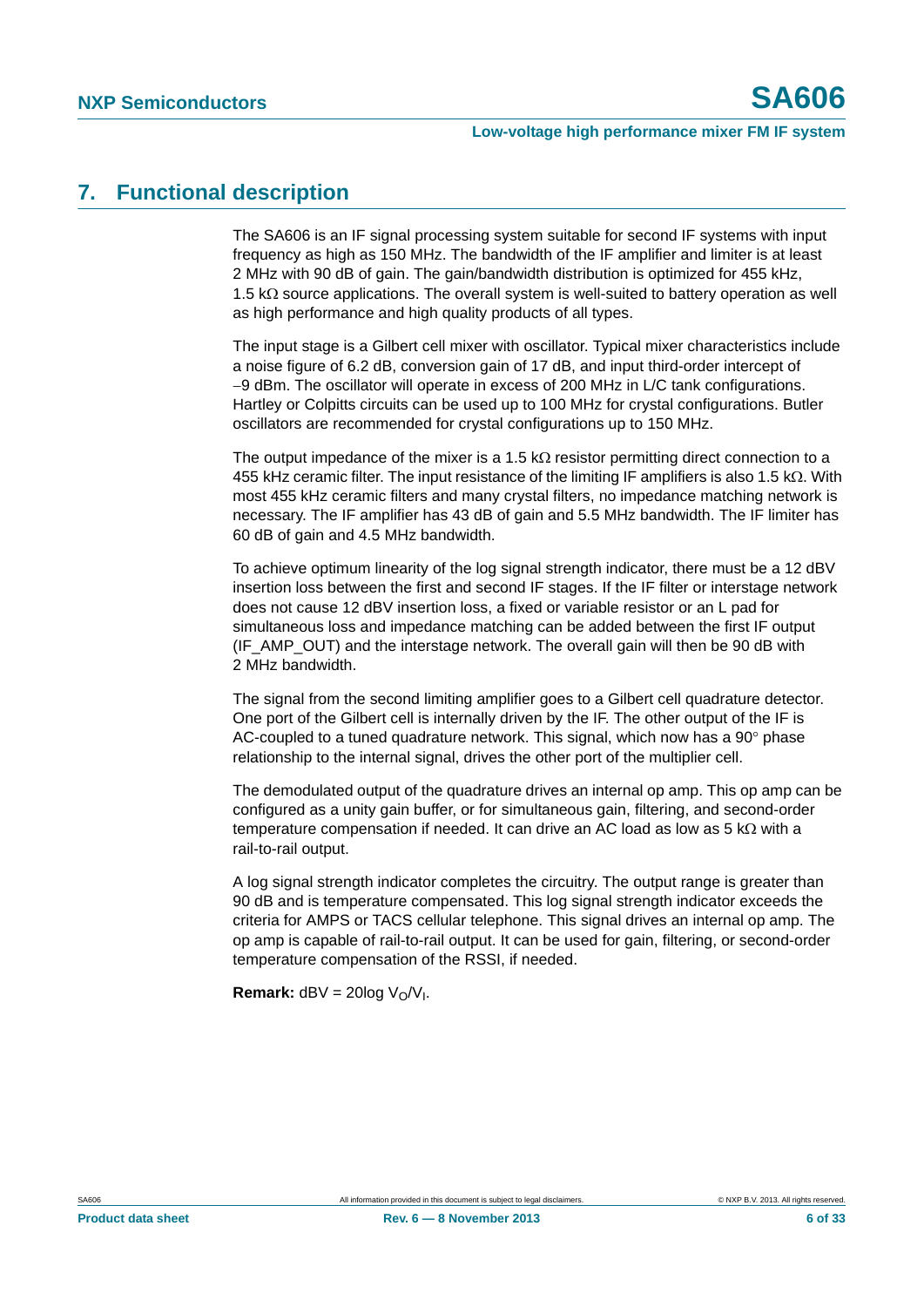# <span id="page-6-1"></span>**8. Limiting values**

| Table 4.                    | <b>Limiting values</b><br>In accordance with the Absolute Maximum Rating System (IEC 60134). |                   |       |        |      |
|-----------------------------|----------------------------------------------------------------------------------------------|-------------------|-------|--------|------|
| Symbol                      | <b>Parameter</b>                                                                             | <b>Conditions</b> | Min   | Max    | Unit |
| Vcc                         | supply voltage                                                                               |                   |       |        | V    |
| ${\mathsf T}_{\text{stg}}$  | storage temperature                                                                          |                   | $-65$ | $+150$ | °C   |
| $\mathsf{T}_{\mathsf{amb}}$ | ambient temperature                                                                          | operating         | $-40$ | +85    | °C   |

# <span id="page-6-2"></span>**9. Thermal characteristics**

<span id="page-6-0"></span>

| Table 5.      | <b>Thermal characteristics</b> |                                                |     |      |
|---------------|--------------------------------|------------------------------------------------|-----|------|
| Symbol        | <b>Parameter</b>               | <b>Conditions</b>                              | Max | Unit |
| $Z_{th(i-a)}$ | transient thermal impedance    | SA606D/01 (SO20)                               | 90  | K/W  |
|               | from junction to ambient       | SA606DK/01, SA606DK/02,<br>SA606DK/03 (SSOP20) | 117 | K/W  |

# <span id="page-6-3"></span>**10. Static characteristics**

### **Table 6. Static characteristics**

 $V_{CC} = 3 V$ ;  $T_{amb} = 25 °C$ ; unless specified otherwise.

| Symbol        | Parameter      | <b>Conditions</b> | Min            | <b>Typ</b> | Max | Unit |
|---------------|----------------|-------------------|----------------|------------|-----|------|
| $V_{\rm CC}$  | supply voltage |                   |                | $\sim$     | 70  |      |
| $_{\rm{LCC}}$ | supply current |                   | $\overline{a}$ | 3.5        | 4.2 | mA   |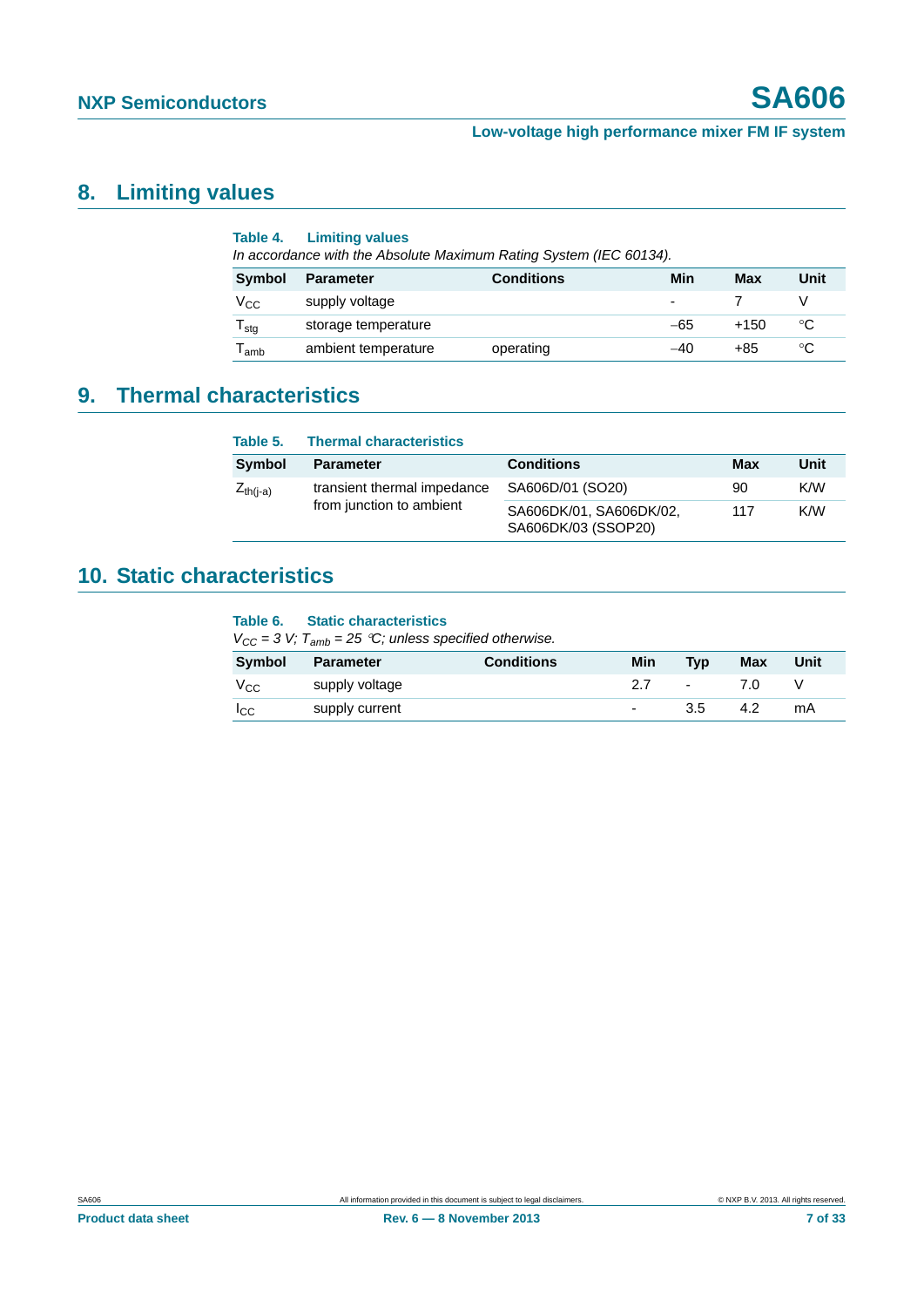## <span id="page-7-1"></span>**11. Dynamic characteristics**

#### <span id="page-7-0"></span>**Table 7. Dynamic characteristics**

 $T_{amb}$  = 25 °C;  $V_{CC}$  = 3 V; unless specified otherwise. RF frequency = 45 MHz + 14.5 dBV RF input step-up. *IF frequency = 455 kHz; R17 = 2.4 k and R18 = 3.3 k. RF level = 45 dBm; FM modulation = 1 kHz with 8 kHz peak*  deviation. Audio output with de-emphasis filter and C-message weighted filter. Test circuit *[Figure 19](#page-18-0)*. The parameters listed *below are tested using automatic test equipment to assure consistent electrical characteristics. The limits do not represent the ultimate performance limits of the device. Use of an optimized RF layout will improve many of the listed parameters.*

| <b>Symbol</b>                 | <b>Parameter</b>                                          | <b>Conditions</b>                                                                                                         | Min                          | <b>Typ</b>     | Max                                   | Unit       |
|-------------------------------|-----------------------------------------------------------|---------------------------------------------------------------------------------------------------------------------------|------------------------------|----------------|---------------------------------------|------------|
|                               | Mixer/oscillator section (external LO = 220 mV RMS value) |                                                                                                                           |                              |                |                                       |            |
| $f_i$                         | input frequency                                           |                                                                                                                           | $\blacksquare$               | 150            | $\qquad \qquad \blacksquare$          | <b>MHz</b> |
| $f_{\rm osc}$                 | oscillator frequency                                      |                                                                                                                           |                              | 150            |                                       | <b>MHz</b> |
| <b>NF</b>                     | noise figure                                              | at 45 MHz                                                                                                                 | $\blacksquare$               | 6.2            | -                                     | dB         |
| IP3 <sub>i</sub>              | input third-order intercept point                         | 50 $\Omega$ source;<br>$f1 = 45.0$ MHz; $f2 = 45.06$ MHz;<br>input RF level = $-52$ dBm                                   |                              | $-9$           | ٠                                     | dB         |
| G <sub>p</sub> (conv)         | conversion power gain                                     | matched 14.5 dBV step-up                                                                                                  | 13.5                         | 17             | 19.5                                  | dB         |
|                               |                                                           | 50 $\Omega$ source                                                                                                        | ٠                            | 2.5            |                                       | dB         |
| $R_{i(RF)}$                   | RF input resistance                                       | single-ended input                                                                                                        | $\overline{\phantom{a}}$     | 8              | $\qquad \qquad \blacksquare$          | $k\Omega$  |
| $C_{i(RF)}$                   | RF input capacitance                                      |                                                                                                                           |                              | 3.0            | 4.0                                   | pF         |
| $R_{o(mix)}$                  | mixer output resistance                                   | MIXER_OUT pin                                                                                                             | 1.25                         | 1.5            |                                       | $k\Omega$  |
| <b>IF section</b>             |                                                           |                                                                                                                           |                              |                |                                       |            |
| $G_{amp(IF)}$                 | IF amplifier gain                                         | 50 $\Omega$ source                                                                                                        | ä,                           | 44             |                                       | dB         |
| $G_{\text{lim}}$              | limiter gain                                              | 50 $\Omega$ source                                                                                                        | ä,                           | 58             | ÷,                                    | dB         |
| $P_{i(IF)}$                   | IF input power                                            | for -3 dB input limiting sensitivity;<br>$R17 = 2.4 k\Omega$ ; R18 = 3.3 k $\Omega$<br>(Figure 19); test at IF_AMP_IN pin |                              | $-109$         | $\qquad \qquad \blacksquare$          | dBm        |
| $\alpha_{AM}$                 | AM rejection                                              | 80 % AM 1 kHz                                                                                                             | $\blacksquare$               | 45             | $\frac{1}{2}$                         | dB         |
| $V_{o(aud)}$                  | audio output voltage                                      | gain of two (2 k $\Omega$ AC load)                                                                                        | 70                           | 120            | 160                                   | mV         |
| <b>SINAD</b>                  | signal-to-noise-and-distortion ratio                      | IF level -110 dBm                                                                                                         | $\blacksquare$               | 17             |                                       | dB         |
| <b>THD</b>                    | total harmonic distortion                                 |                                                                                                                           | $-35$                        | $-50$          |                                       | dB         |
| S/N                           | signal-to-noise ratio                                     | no modulation for noise                                                                                                   | $\qquad \qquad \blacksquare$ | 62             | $\overline{\phantom{0}}$              | dB         |
| $V_{o(RSSI)}$                 | RSSI output voltage                                       | $RF: R9 = 2 k\Omega$                                                                                                      |                              |                |                                       |            |
|                               |                                                           | RF level $= -118$ dBm                                                                                                     | $\blacksquare$               | 0.3            | 0.8                                   | V          |
|                               |                                                           | SA606D/01, SA606DK/01;<br>RF level = $-68$ dBm;                                                                           | 0.7                          | 1.1            | 1.8                                   | $\vee$     |
|                               |                                                           | SA606DK/02:<br>RF level = $-68$ dBm                                                                                       | 0.95                         | $\blacksquare$ | 1.05                                  | $\vee$     |
|                               |                                                           | SA606DK/03;<br>RF level $= -68$ dBm                                                                                       | 1.06                         | ä,             | 1.15                                  | $\vee$     |
|                               |                                                           | RF level $= -23$ dBm                                                                                                      | 1.2                          | 1.8            | 2.5                                   | V          |
| $\alpha$ RSSI(range)          | RSSI range                                                |                                                                                                                           | $\qquad \qquad \blacksquare$ | 90             |                                       | dB         |
| $\Delta \alpha_{\text{RSSI}}$ | <b>RSSI</b> variation                                     |                                                                                                                           |                              | $\pm 1.5$      | $\overline{\phantom{0}}$              | dB         |
| $Z_{i(IF)}$                   | IF input impedance                                        | IF_AMP_IN pin                                                                                                             | 1.3                          | 1.5            | -                                     | kΩ         |
| $Z_{O( F)}$                   | IF output impedance                                       | IF_AMP_OUT pin                                                                                                            |                              | 0.3            |                                       | kΩ         |
| $Z_{i(lim)}$                  | limiter input impedance                                   | LIMITER_IN pin                                                                                                            | 1.3                          | 1.5            | -                                     | kΩ         |
| SA606                         |                                                           | All information provided in this document is subject to legal disclaimers.                                                |                              |                | © NXP B.V. 2013. All rights reserved. |            |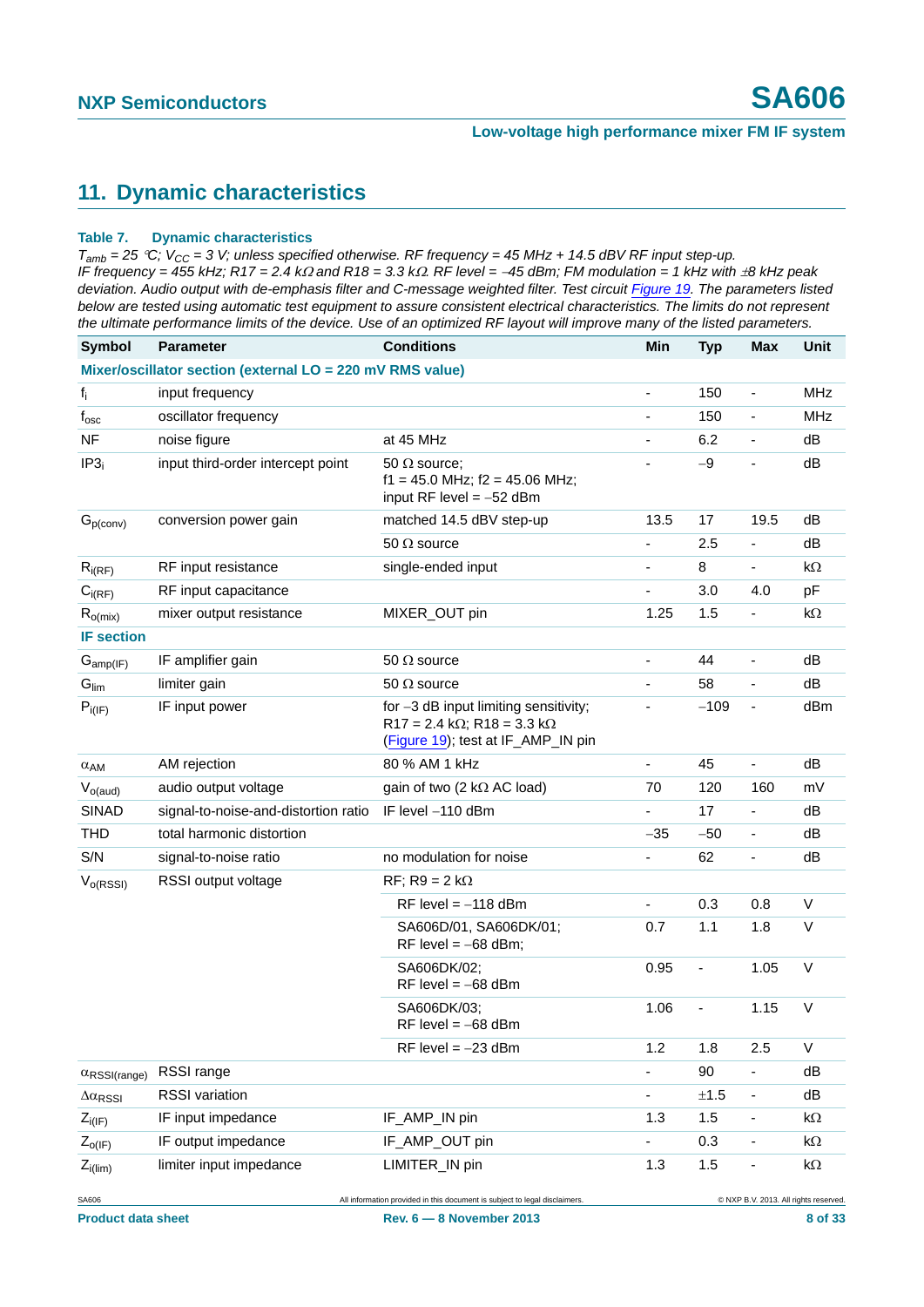# **NXP Semiconductors SA606**

#### **Low-voltage high performance mixer FM IF system**

#### **Table 7. Dynamic characteristics** *…continued*

 $T_{amb}$  = 25 °C;  $V_{CC}$  = 3 V; unless specified otherwise. RF frequency = 45 MHz + 14.5 dBV RF input step-up. *IF frequency = 455 kHz; R17 = 2.4 k* $\Omega$  *and R18 = 3.3 k* $\Omega$ *. RF level = -45 dBm; FM modulation = 1 kHz with*  $\pm 8$  *kHz peak deviation. Audio output with de-emphasis filter and C-message weighted filter. Test circuit Figure 19. The parameters listed below are tested using automatic test equipment to assure consistent electrical characteristics. The limits do not represent the ultimate performance limits of the device. Use of an optimized RF layout will improve many of the listed parameters.*

| <b>Symbol</b>   | <b>Parameter</b>                     | <b>Conditions</b>                                | Min                      | <b>Typ</b> | Max                      | Unit |
|-----------------|--------------------------------------|--------------------------------------------------|--------------------------|------------|--------------------------|------|
| $Z_{o(lim)}$    | limiter output impedance             | LIMITER_OUT pin                                  | ٠                        | 0.3        | $\overline{\phantom{a}}$ | kΩ   |
| $V_{o(RMS)}$    | RMS output voltage                   | LIMITER OUT pin                                  | ٠                        | 130        | $\overline{\phantom{a}}$ | mV   |
|                 | <b>RF/IF section (internal LO)</b>   |                                                  |                          |            |                          |      |
| $V_{o(aud)RMS}$ | RMS audio output voltage             | $V_{CC}$ = 3 V; RF level = -27 dBm               | $\overline{\phantom{a}}$ | 120        | $\overline{\phantom{a}}$ | mV   |
| $V_{O(RSSI)}$   | RSSI output voltage                  | system; $V_{CC} = 3 V$ ;<br>RF level $= -27$ dBm | ٠                        | 2.2        | $\overline{\phantom{a}}$ | V    |
| <b>SINAD</b>    | signal-to-noise-and-distortion ratio | system; RF level $= -117$ dBm                    | ٠                        | 12         | $\overline{\phantom{a}}$ | dB   |

## <span id="page-8-0"></span>**12. Performance curves**

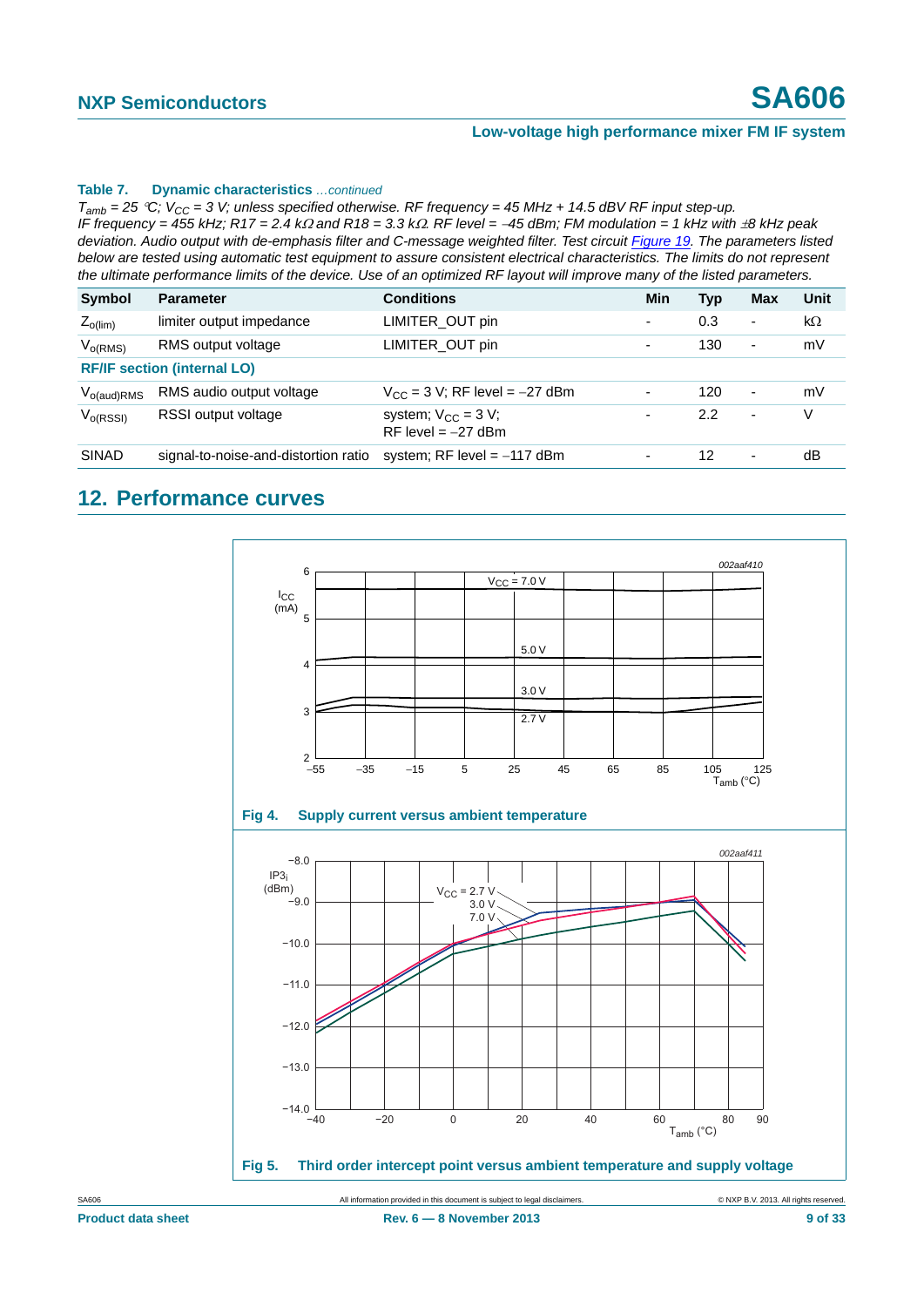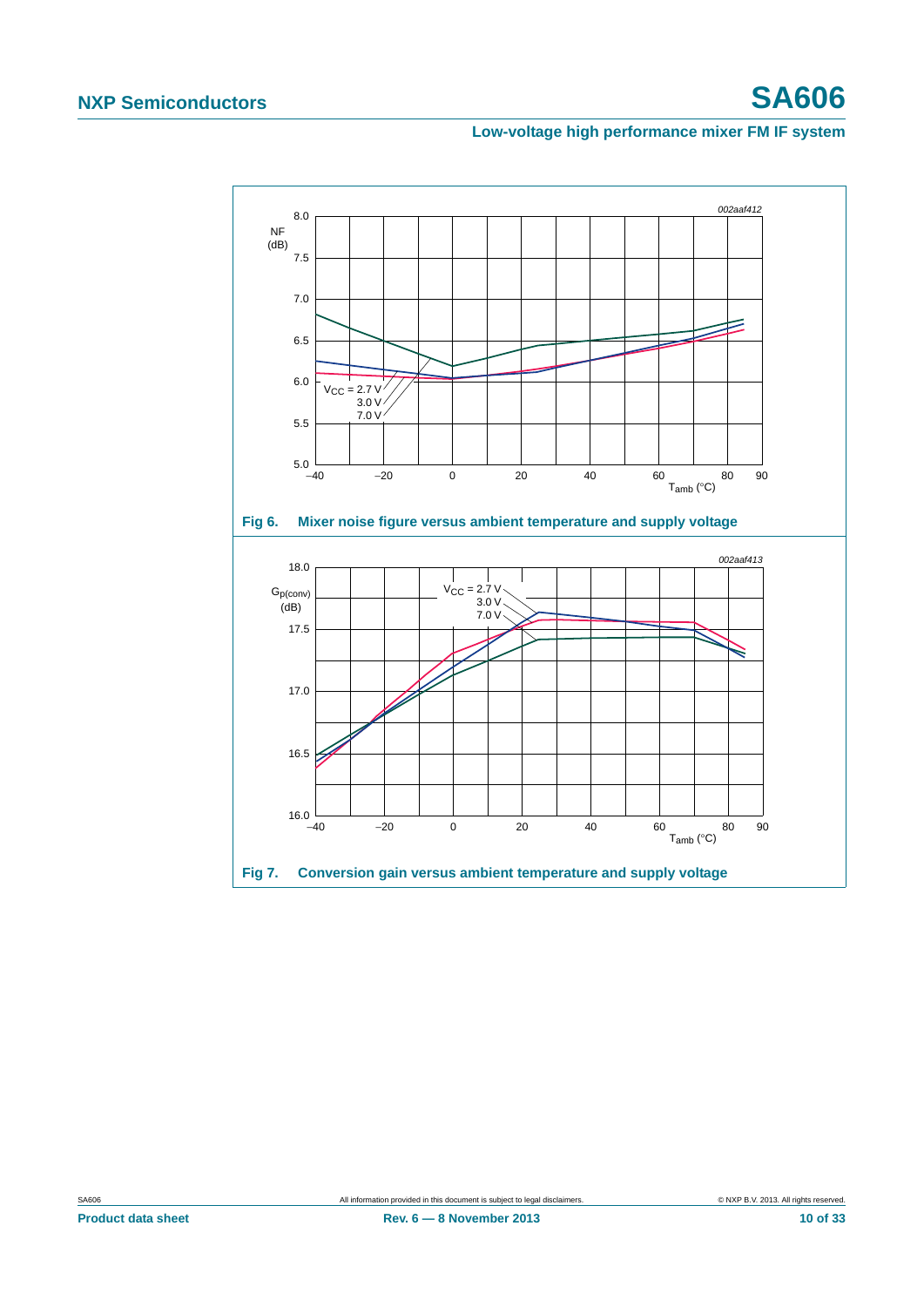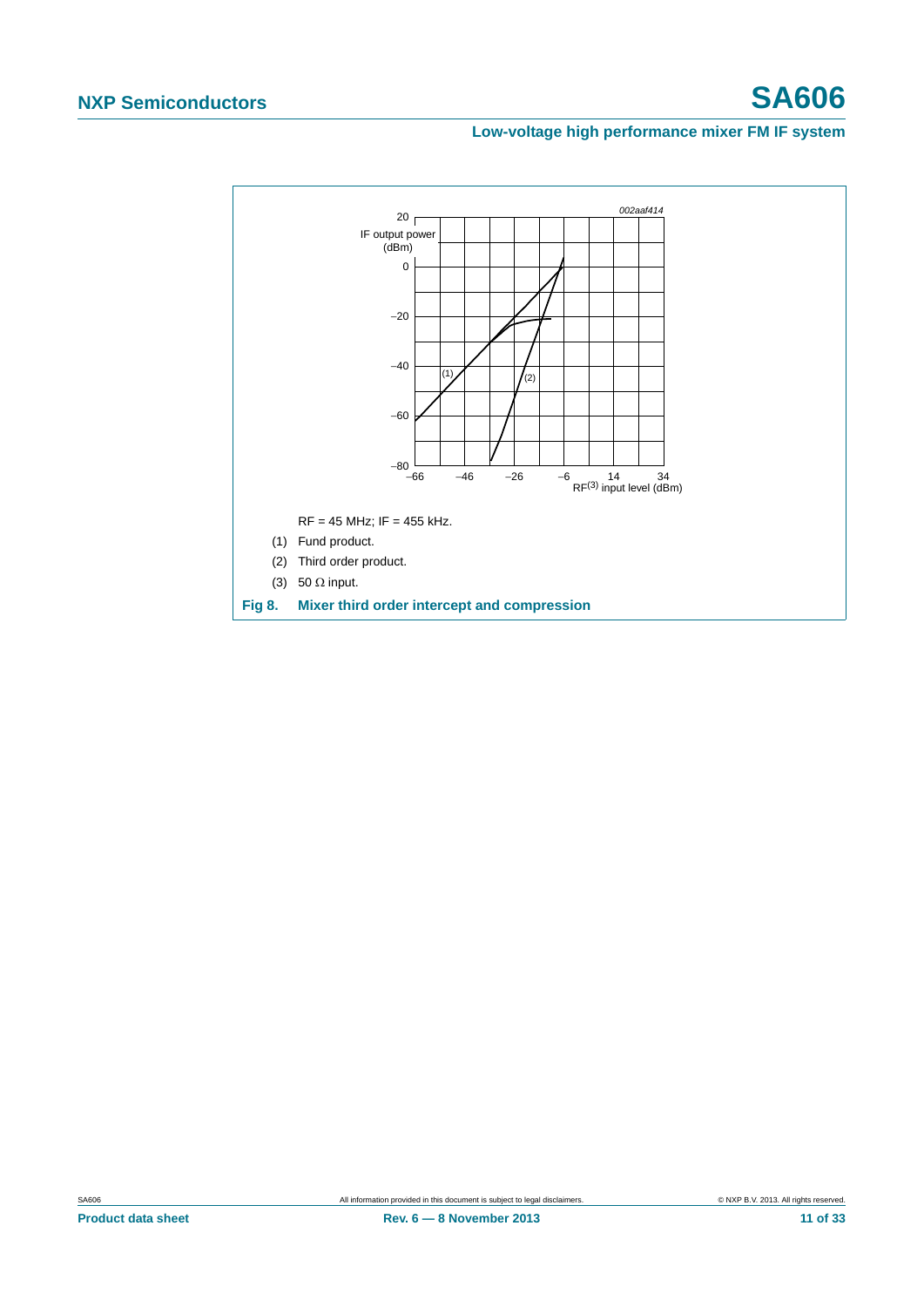<span id="page-11-0"></span>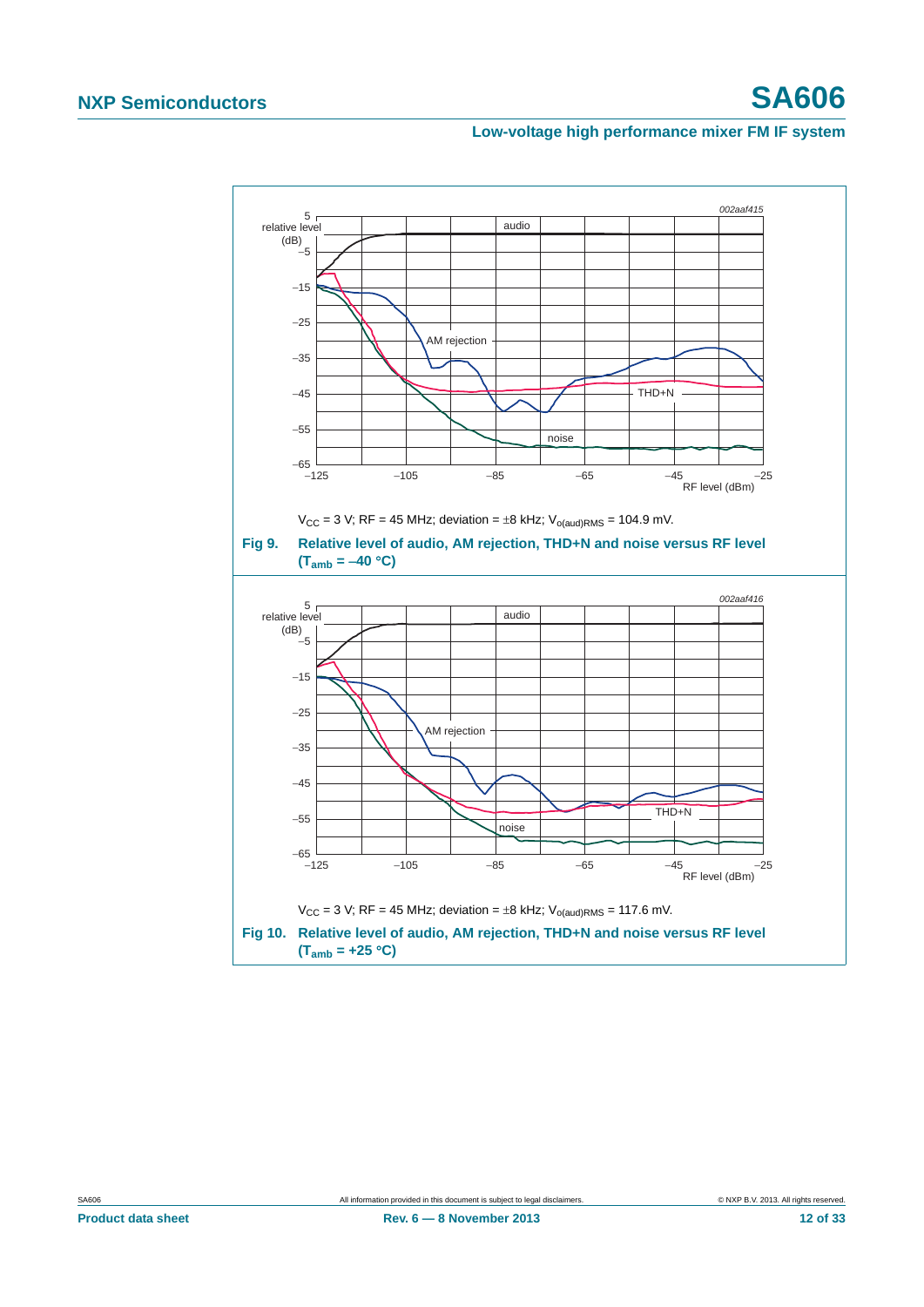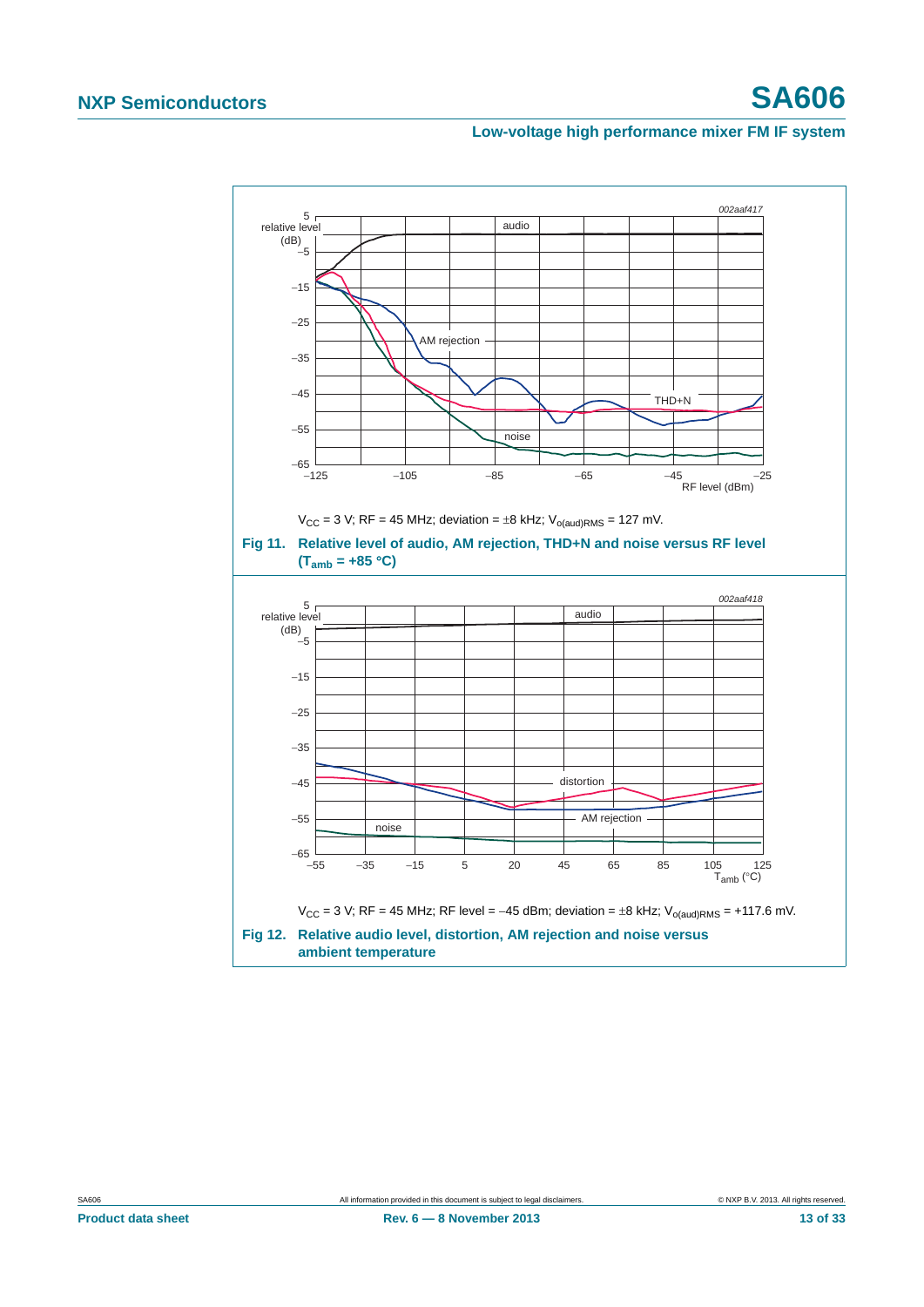<span id="page-13-1"></span><span id="page-13-0"></span>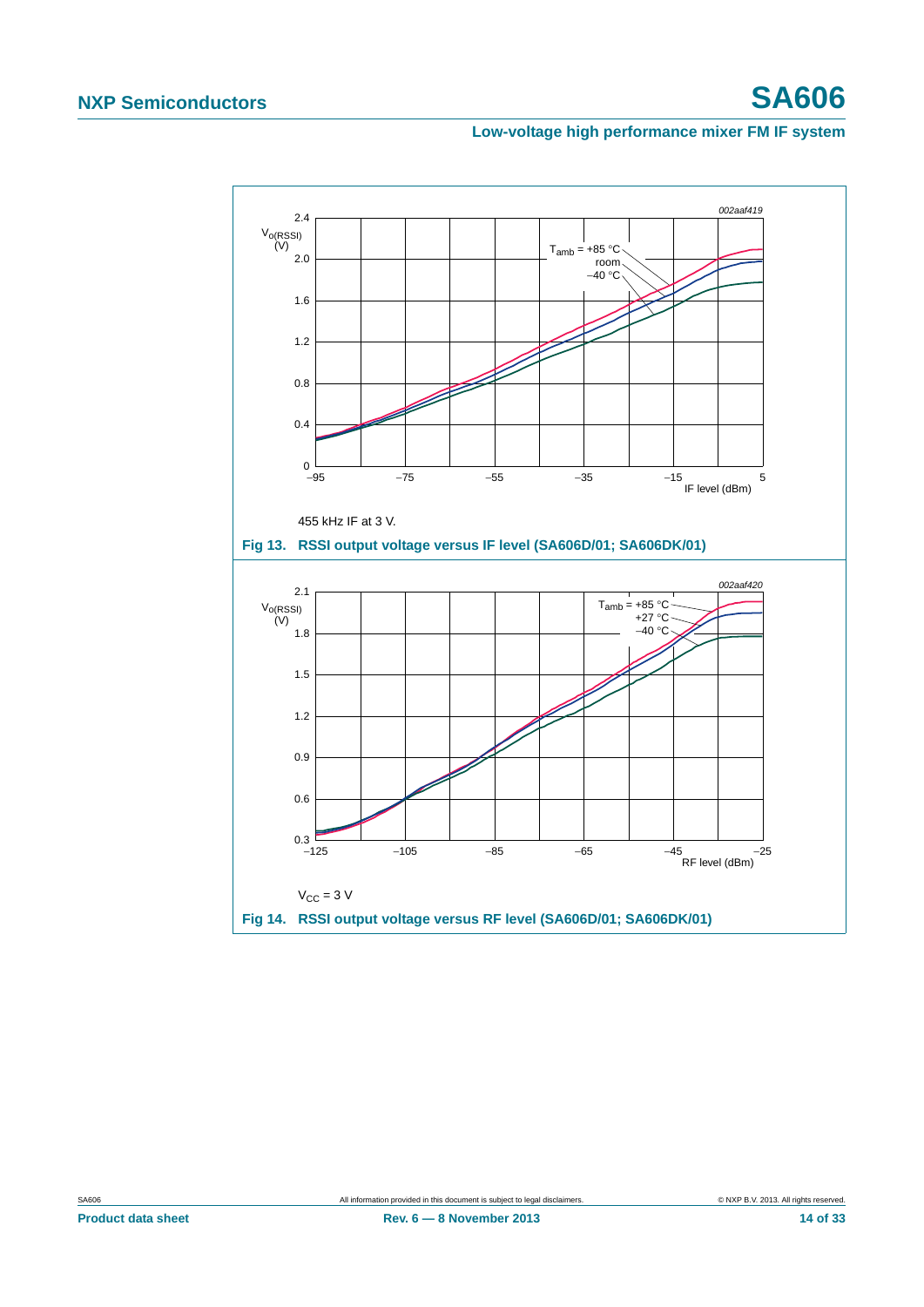

# <span id="page-14-0"></span>**13. Application information**

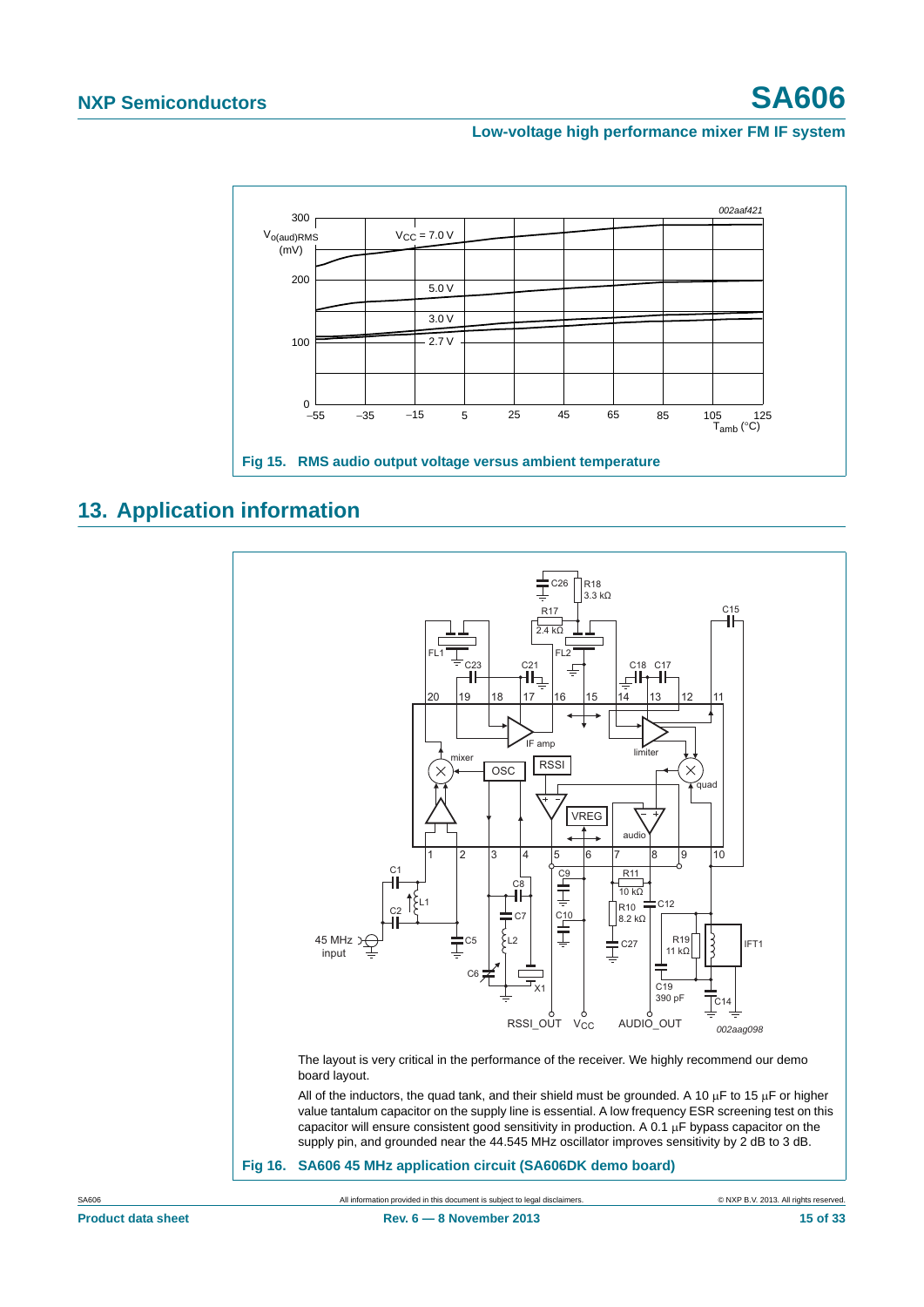| <b>Component</b>                        | <b>Description</b>                           |
|-----------------------------------------|----------------------------------------------|
| C <sub>1</sub>                          | 51 pF NPO ceramic                            |
| C <sub>2</sub>                          | 220 pF NPO ceramic                           |
| C5, C9, C14, C17,<br>C18, C21, C23, C26 | 100 nF $\pm$ 10 % monolithic ceramic         |
| C <sub>6</sub>                          | 5 pF to 30 pF trim cap                       |
| C7                                      | 1 nF ceramic                                 |
| C8, C15                                 | 10.0 pF NPO ceramic                          |
| C10                                     | 10 μF tantalum (minimum)                     |
| C <sub>12</sub>                         | 2.2 $\mu$ F $\pm$ 10 % tantalum              |
| C <sub>19</sub>                         | 390 pF $\pm$ 10 % monolithic ceramic         |
| C <sub>27</sub>                         | 2.2 $\mu$ F tantalum                         |
| FL1, FL2[1]                             | ceramic filter Murata CFUKF455KB4X-R0        |
| IFT <sub>1</sub>                        | 330 µH Toko 836AN-0129Z                      |
| L1                                      | $0.33 \mu$ H Toko SCB-1320Z                  |
| L2                                      | $1.2 \mu H$                                  |
| X <sub>1</sub>                          | 44.545 MHz crystal ICM4712701                |
| $R5^{[2]}$                              | not used in application board                |
| R <sub>10</sub>                         | 8.2 k $\Omega$ ± 5 % 1/4W carbon composition |
| R <sub>11</sub>                         | 10 k $\Omega$ ± 5 % 1/4W carbon composition  |
| R <sub>17</sub>                         | 2.4 k $\Omega$ ± 5 % 1/4W carbon composition |
| R <sub>18</sub>                         | 3.3 k $\Omega$ ± 5 % 1/4W carbon composition |
| R <sub>19</sub>                         | 11 k $\Omega$ ± 5 % 1/4W carbon composition  |

#### **Table 8. SA606DK demo board component list**

<span id="page-15-1"></span>[1] This a 30 kHz bandwidth 455 kHz ceramic filter. All the characterization and testing are done with this wideband filter. A more narrowband 15 kHz bandwidth 455 kHz ceramic filter that may be used as an alternative selection is Murata CFUKG455KE4A-R0.

<span id="page-15-0"></span>[2] R5 can be used to bias the oscillator transistor at a higher current for operation above 45 MHz. Recommended value is 10 k $\Omega$ .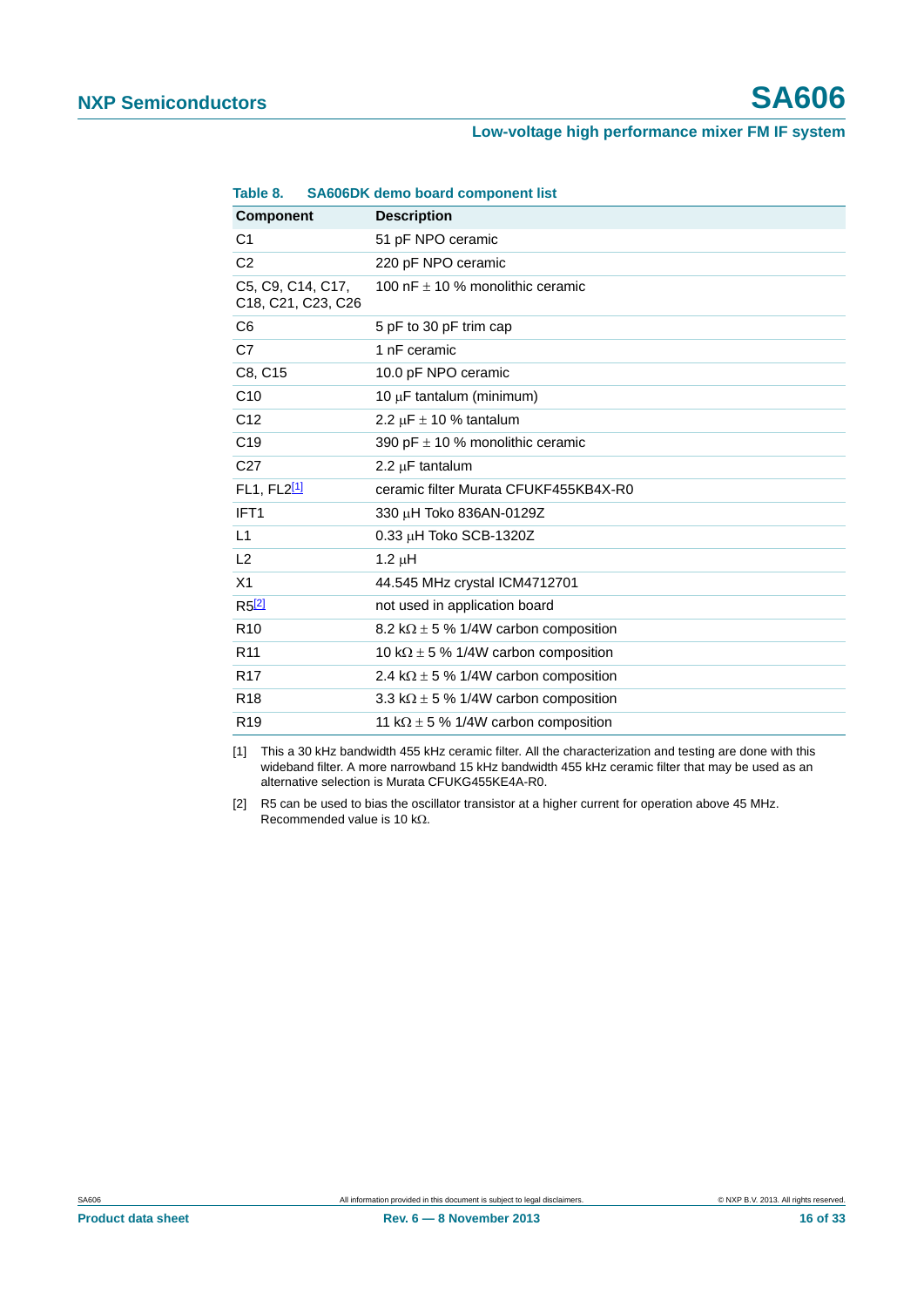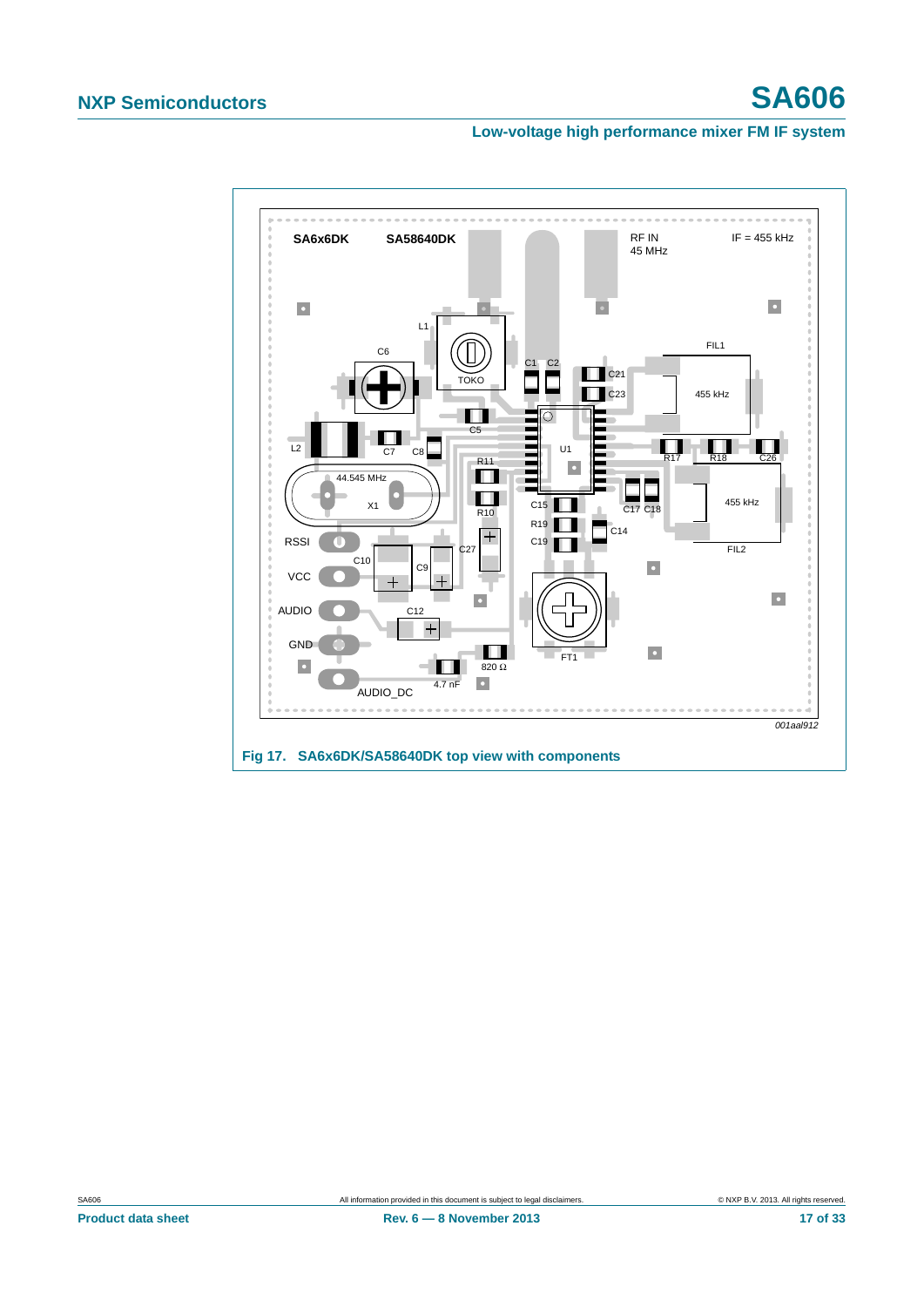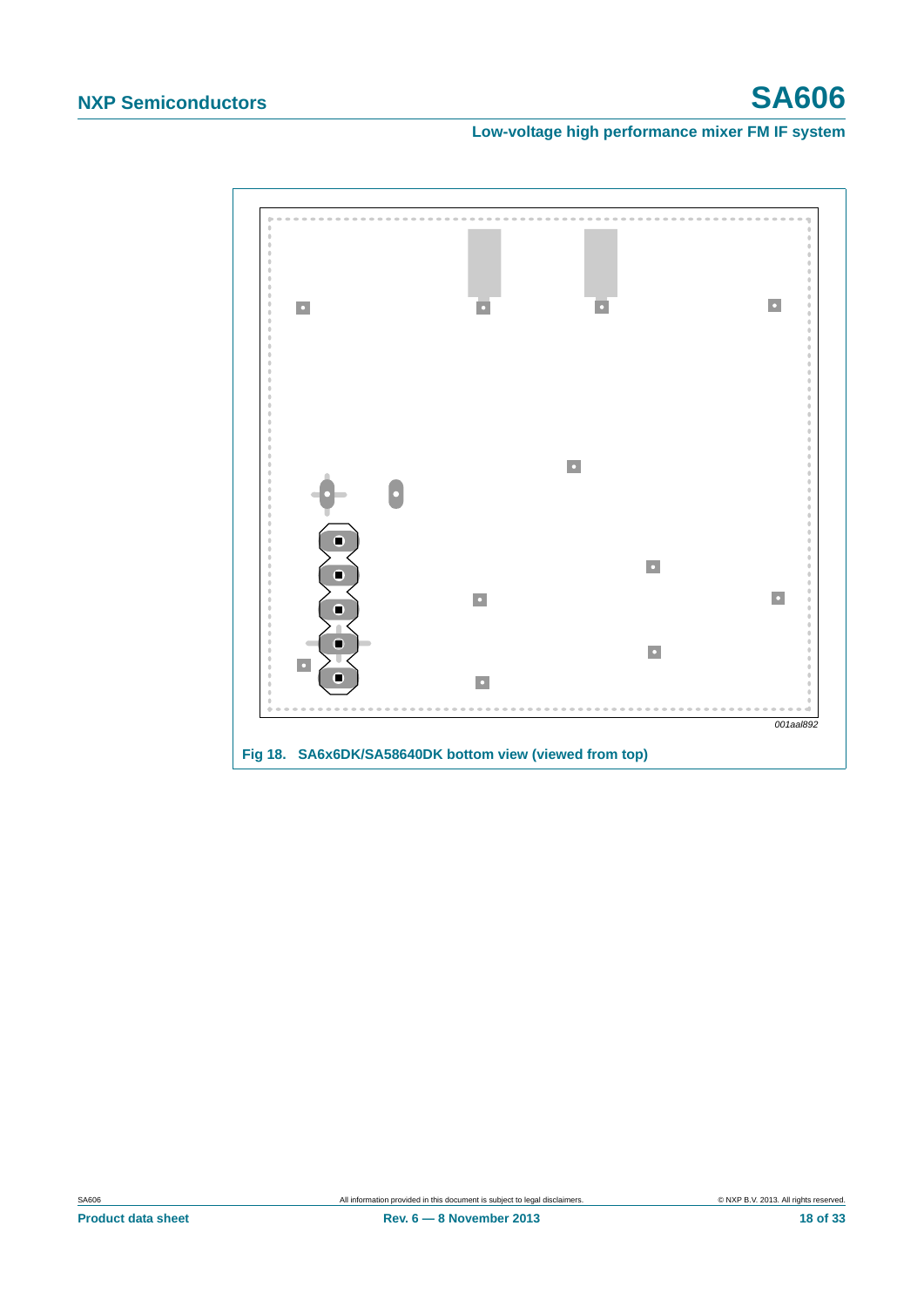# <span id="page-18-1"></span>**14. Test information**

<span id="page-18-0"></span>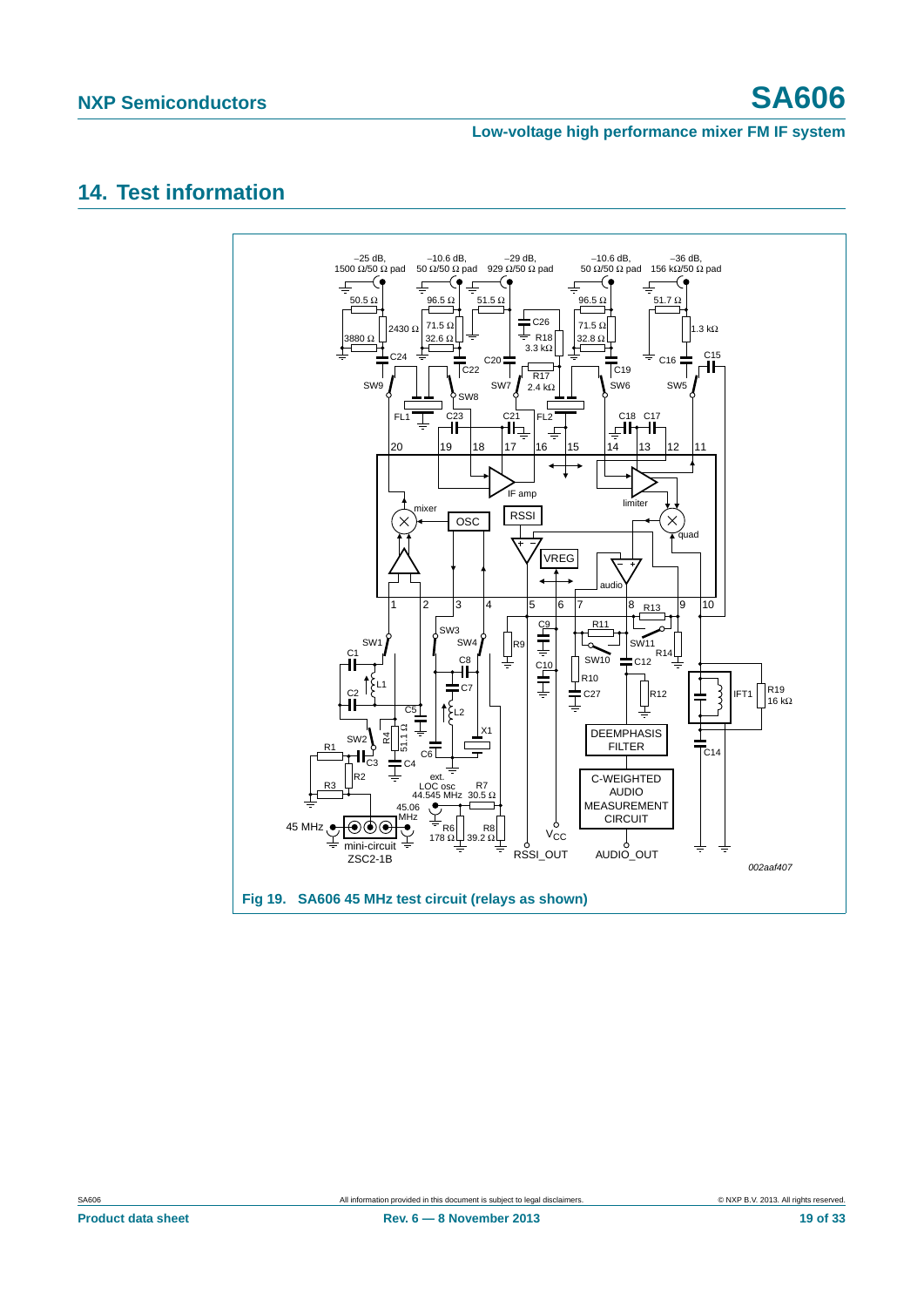| Table 9.                |                                                                                                                   | Automatic test circuit component list         |
|-------------------------|-------------------------------------------------------------------------------------------------------------------|-----------------------------------------------|
| <b>Component</b>        |                                                                                                                   | <b>Description</b>                            |
| C <sub>1</sub>          |                                                                                                                   | 100 pF NPO ceramic                            |
| C <sub>2</sub>          |                                                                                                                   | 390 pF NPO ceramic                            |
|                         | C5, C9, C14, C17, C18,<br>C <sub>21</sub> , C <sub>23</sub> , C <sub>25</sub> , C <sub>26</sub> , C <sub>27</sub> | 100 nF $\pm$ 10 % monolithic ceramic          |
| C <sub>6</sub>          |                                                                                                                   | 22 pF NPO ceramic                             |
| C7                      |                                                                                                                   | 1 nF ceramic                                  |
| C8, C15                 |                                                                                                                   | 10 pF NPO ceramic                             |
| C10                     |                                                                                                                   | 10 $\mu$ F <sup>[1]</sup> tantalum (minimum)  |
| C <sub>12</sub>         |                                                                                                                   | $2.2 \mu F$                                   |
| C <sub>27</sub>         |                                                                                                                   | 2.2 $\mu$ F $\pm$ 10 % monolithic ceramic     |
| FL1, FL2 <sup>[2]</sup> |                                                                                                                   | ceramic filter Murata CFUKF455KB4X-R0         |
| IFT <sub>1</sub>        |                                                                                                                   | 455 kHz (Ce = 180 pF) Toko RMC-2A6597H        |
| L1                      |                                                                                                                   | 147 nH to 160 nH Coilcraft UNI-10/142-04J08S  |
| L2                      |                                                                                                                   | 0.8 µH nominal; Toko 292CNS-T1038Z            |
| R <sub>9</sub>          |                                                                                                                   | 2 k $\Omega$ ± 1 % 1/4 W metal film           |
| R <sub>10</sub>         |                                                                                                                   | 10 k $\Omega$ ± 1 %                           |
| R11, R14                |                                                                                                                   | 10 k $\Omega$ ± 1 %                           |
| R <sub>12</sub>         |                                                                                                                   | $2 k\Omega \pm 1 \%$                          |
| R <sub>13</sub>         |                                                                                                                   | 20 k $\Omega$ ± 1 %                           |
| R <sub>17</sub>         |                                                                                                                   | 2.4 k $\Omega$ ± 5 % 1/4 W carbon composition |
| R <sub>18</sub>         |                                                                                                                   | $3.3 \text{ k}\Omega$                         |
| R <sub>19</sub>         |                                                                                                                   | 16 k $\Omega$                                 |
| X <sub>1</sub>          |                                                                                                                   | 44.545 MHz crystal ICM4712701                 |

#### **Table 9. Automatic test circuit component list**

<span id="page-19-0"></span>[1] This value can be reduced when a battery is the power source.

<span id="page-19-1"></span>[2] This a 30 kHz bandwidth 455 kHz ceramic filter. All the characterization and testing are done with this wideband filter. A more narrowband 15 kHz bandwidth 455 kHz ceramic filter that may be used as an alternative selection is Murata CFUKG455KE4A-R0.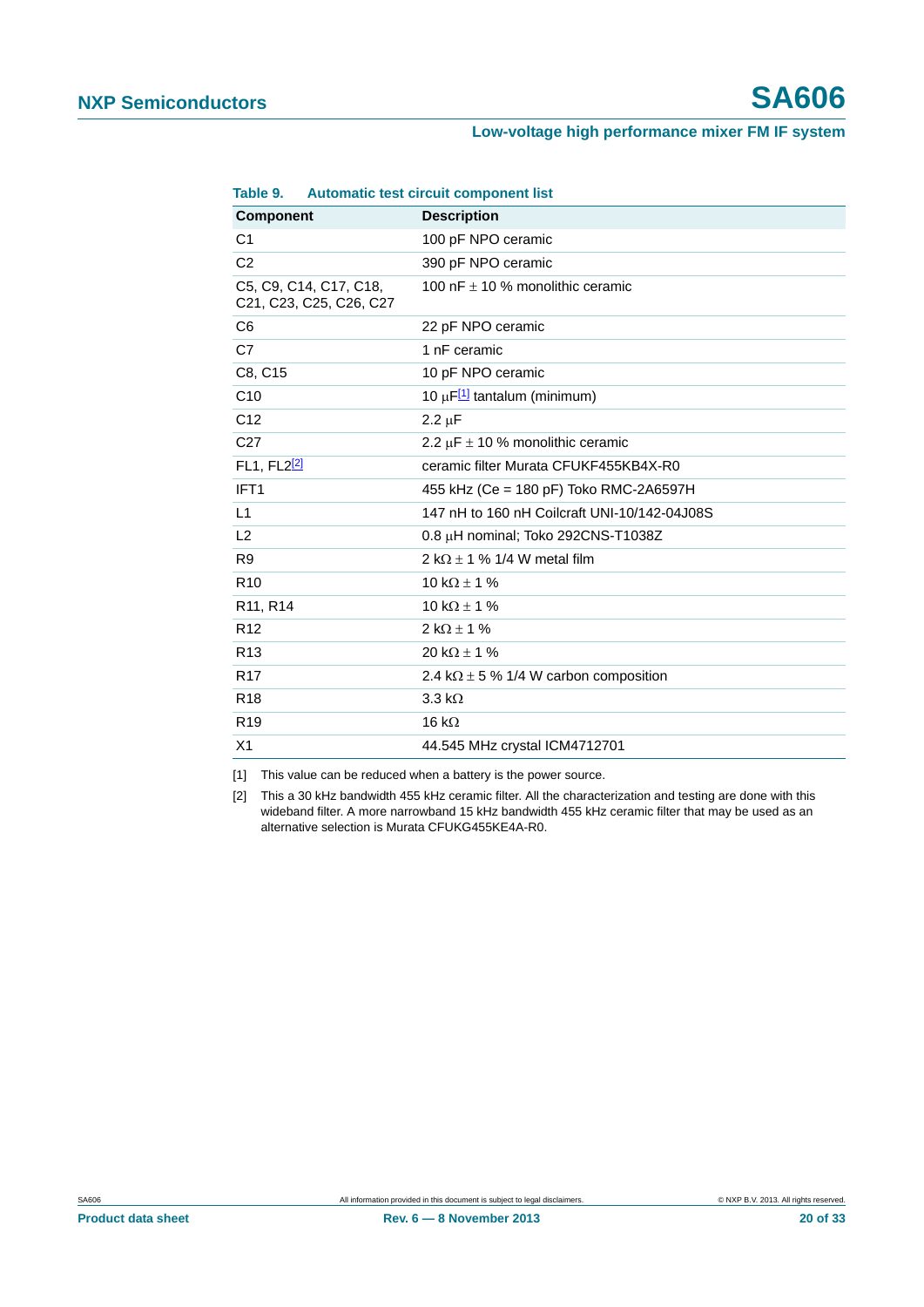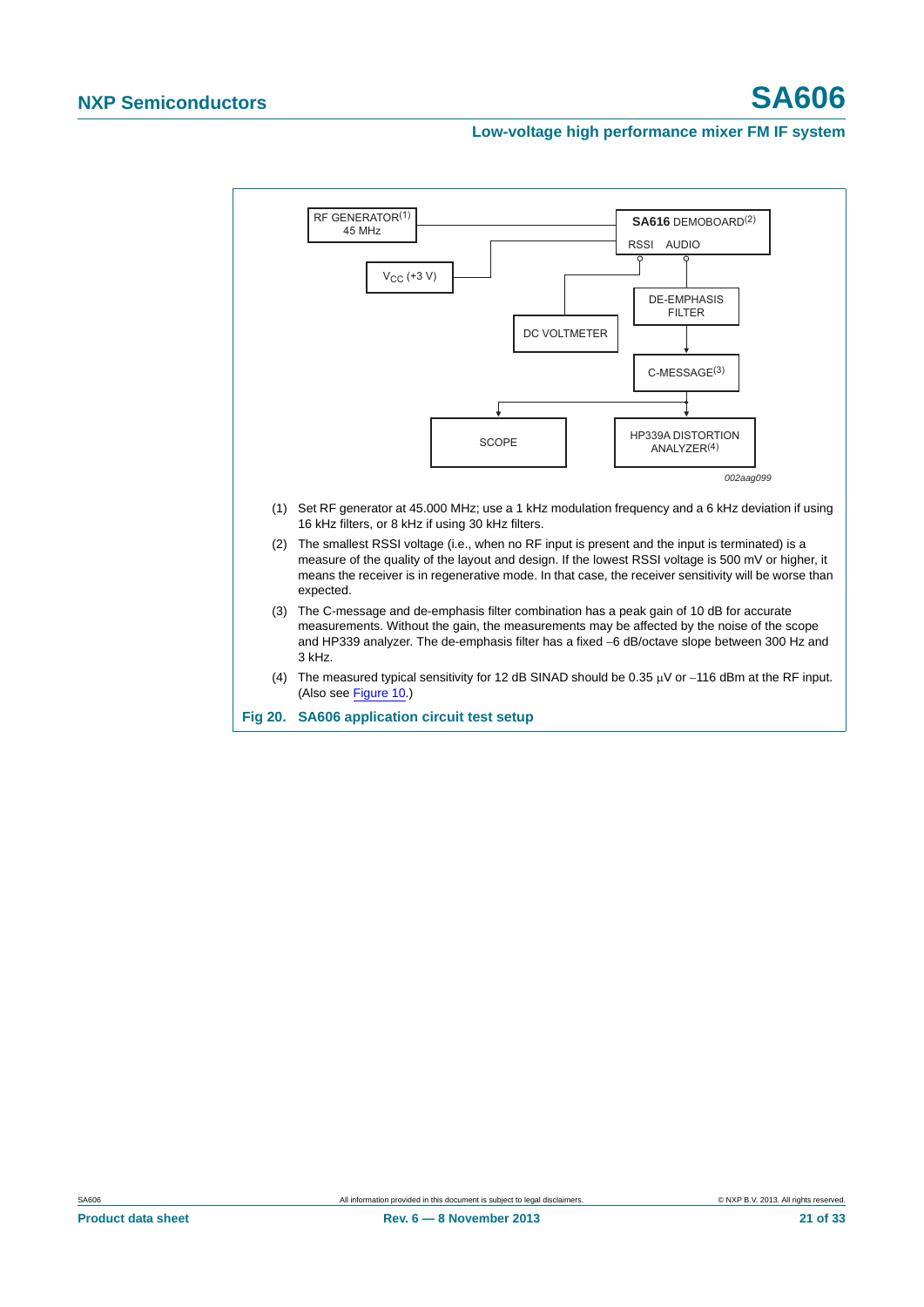## <span id="page-21-0"></span>**15. Package outline**



#### **Fig 21. Package outline SOT163-1 (SO20)**

SA606 **All information provided in this document is subject to legal disclaimers.** © NXP B.V. 2013. All rights reserved.

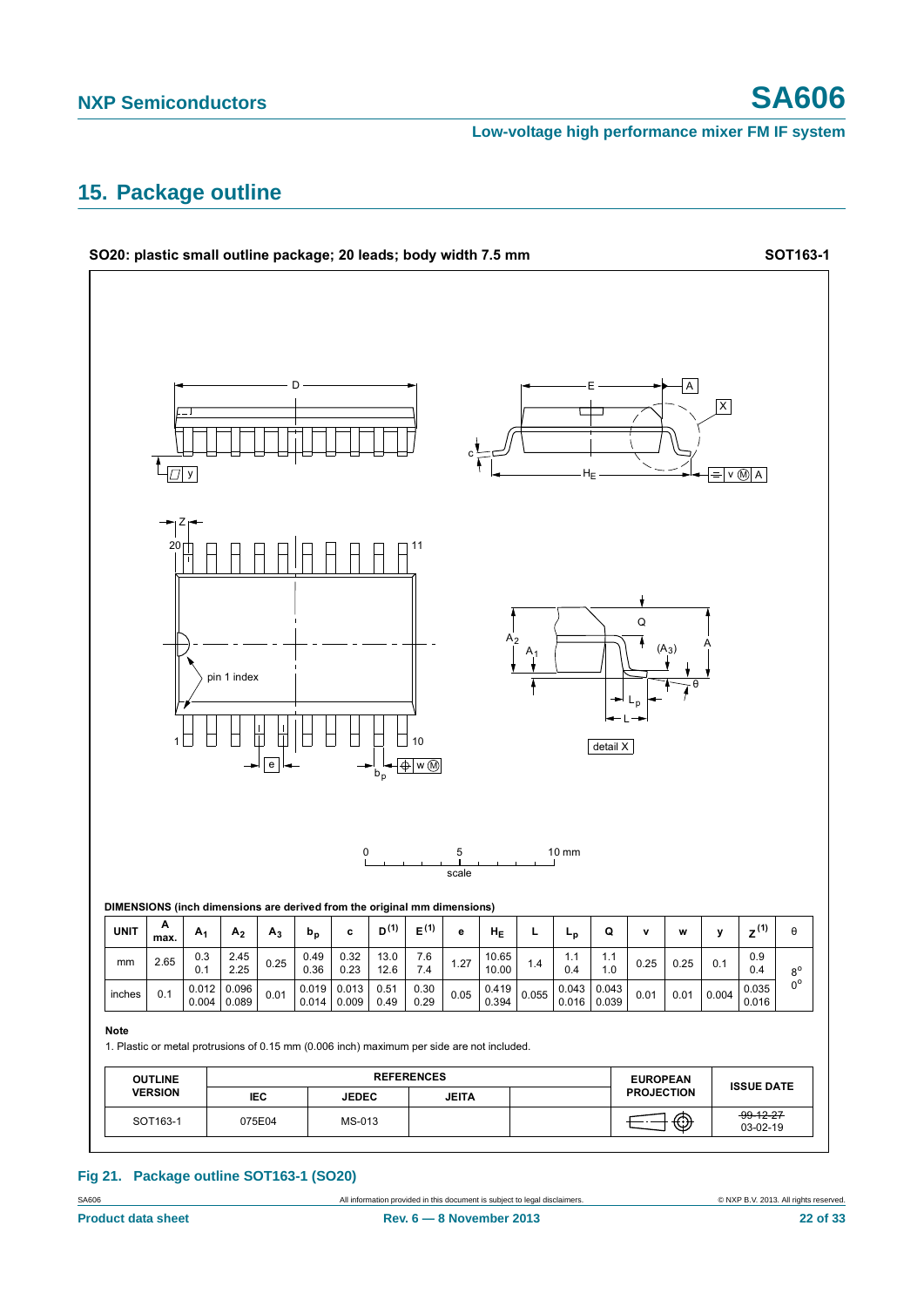

#### **Fig 22. Package outline SOT266-1 (SSOP20)**

SA606 **All information provided in this document is subject to legal disclaimers.** © NXP B.V. 2013. All rights reserved.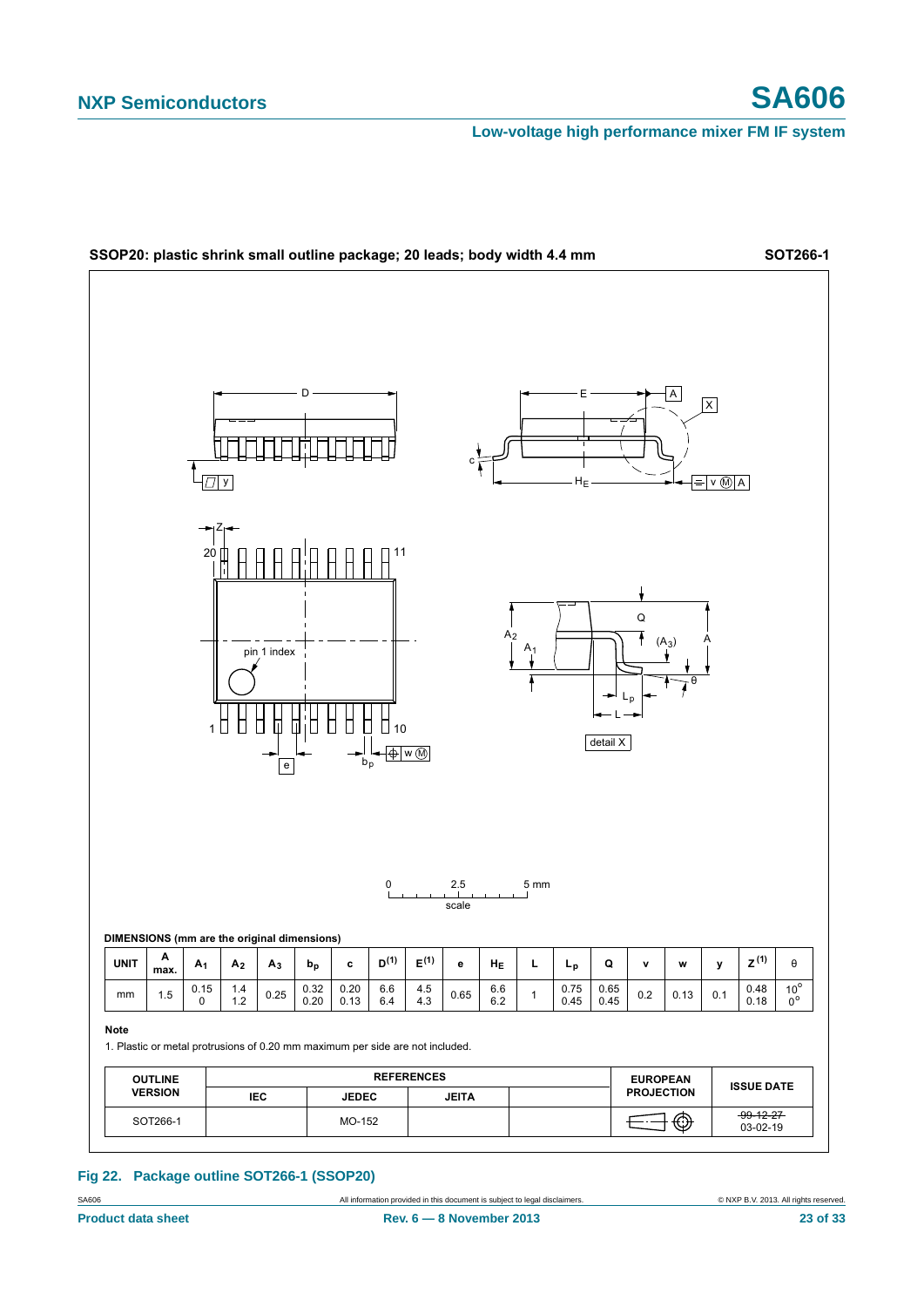## <span id="page-23-0"></span>**16. Soldering of SMD packages**

This text provides a very brief insight into a complex technology. A more in-depth account of soldering ICs can be found in Application Note *AN10365 "Surface mount reflow soldering description"*.

### <span id="page-23-1"></span>**16.1 Introduction to soldering**

Soldering is one of the most common methods through which packages are attached to Printed Circuit Boards (PCBs), to form electrical circuits. The soldered joint provides both the mechanical and the electrical connection. There is no single soldering method that is ideal for all IC packages. Wave soldering is often preferred when through-hole and Surface Mount Devices (SMDs) are mixed on one printed wiring board; however, it is not suitable for fine pitch SMDs. Reflow soldering is ideal for the small pitches and high densities that come with increased miniaturization.

### <span id="page-23-2"></span>**16.2 Wave and reflow soldering**

Wave soldering is a joining technology in which the joints are made by solder coming from a standing wave of liquid solder. The wave soldering process is suitable for the following:

- **•** Through-hole components
- **•** Leaded or leadless SMDs, which are glued to the surface of the printed circuit board

Not all SMDs can be wave soldered. Packages with solder balls, and some leadless packages which have solder lands underneath the body, cannot be wave soldered. Also, leaded SMDs with leads having a pitch smaller than ~0.6 mm cannot be wave soldered, due to an increased probability of bridging.

The reflow soldering process involves applying solder paste to a board, followed by component placement and exposure to a temperature profile. Leaded packages, packages with solder balls, and leadless packages are all reflow solderable.

Key characteristics in both wave and reflow soldering are:

- **•** Board specifications, including the board finish, solder masks and vias
- **•** Package footprints, including solder thieves and orientation
- **•** The moisture sensitivity level of the packages
- **•** Package placement
- **•** Inspection and repair
- **•** Lead-free soldering versus SnPb soldering

### <span id="page-23-3"></span>**16.3 Wave soldering**

Key characteristics in wave soldering are:

- **•** Process issues, such as application of adhesive and flux, clinching of leads, board transport, the solder wave parameters, and the time during which components are exposed to the wave
- **•** Solder bath specifications, including temperature and impurities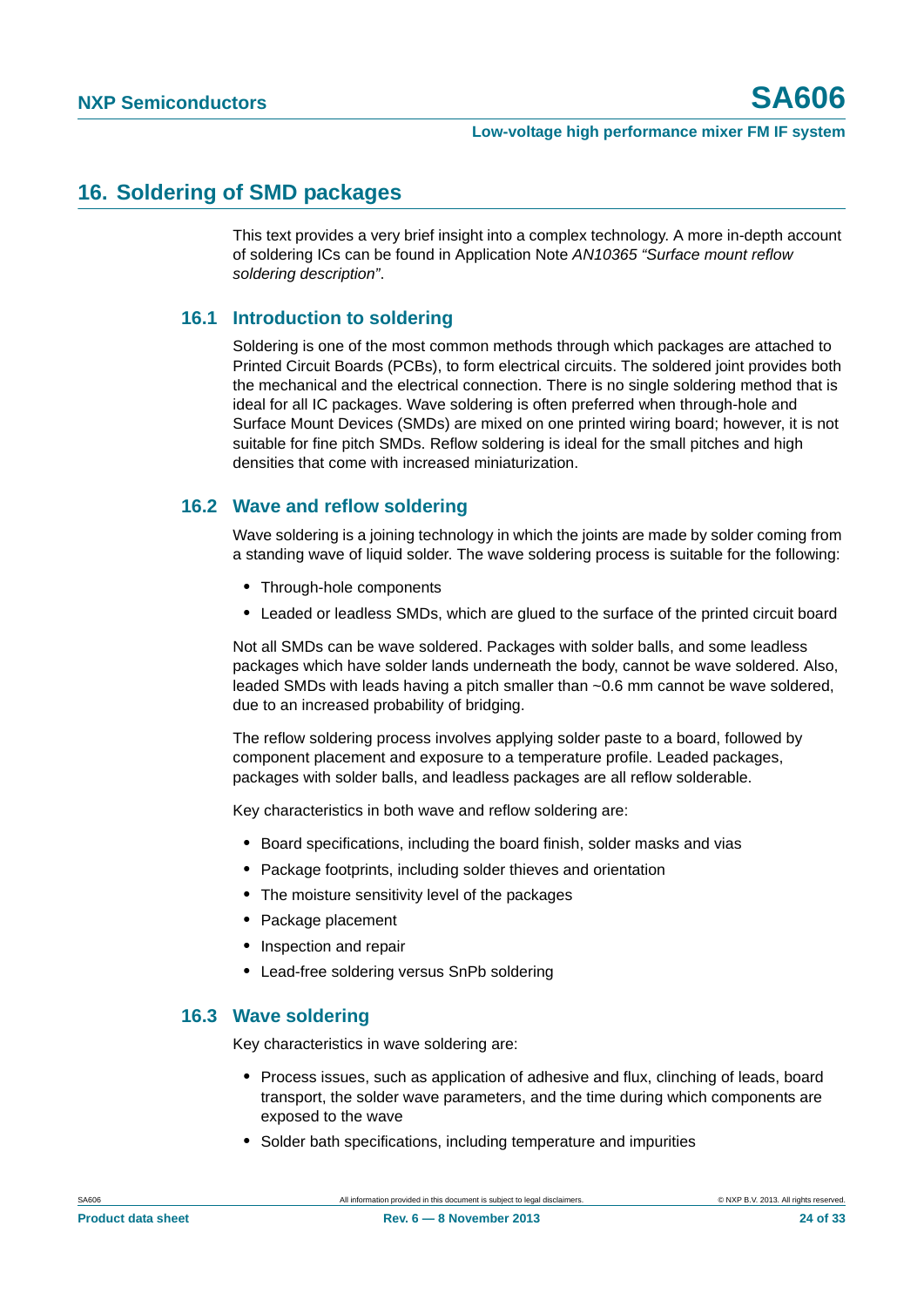### <span id="page-24-2"></span>**16.4 Reflow soldering**

Key characteristics in reflow soldering are:

- **•** Lead-free versus SnPb soldering; note that a lead-free reflow process usually leads to higher minimum peak temperatures (see [Figure 23\)](#page-25-0) than a SnPb process, thus reducing the process window
- **•** Solder paste printing issues including smearing, release, and adjusting the process window for a mix of large and small components on one board
- **•** Reflow temperature profile; this profile includes preheat, reflow (in which the board is heated to the peak temperature) and cooling down. It is imperative that the peak temperature is high enough for the solder to make reliable solder joints (a solder paste characteristic). In addition, the peak temperature must be low enough that the packages and/or boards are not damaged. The peak temperature of the package depends on package thickness and volume and is classified in accordance with [Table 10](#page-24-0) and [11](#page-24-1)

#### <span id="page-24-0"></span>**Table 10. SnPb eutectic process (from J-STD-020D)**

| Package thickness (mm) | Package reflow temperature (°C) |            |  |  |
|------------------------|---------------------------------|------------|--|--|
|                        | Volume (mm <sup>3</sup> )       |            |  |  |
|                        | < 350                           | $\geq 350$ |  |  |
| < 2.5                  | 235                             | 220        |  |  |
| > 2.5                  | 220                             | 220        |  |  |

#### <span id="page-24-1"></span>**Table 11. Lead-free process (from J-STD-020D)**

| Package thickness (mm) | Package reflow temperature (°C) |             |        |  |  |
|------------------------|---------------------------------|-------------|--------|--|--|
|                        | Volume (mm <sup>3</sup> )       |             |        |  |  |
|                        | $\leq 350$                      | 350 to 2000 | > 2000 |  |  |
| < 1.6                  | 260                             | 260         | 260    |  |  |
| 1.6 to 2.5             | 260                             | 250         | 245    |  |  |
| > 2.5                  | 250                             | 245         | 245    |  |  |

Moisture sensitivity precautions, as indicated on the packing, must be respected at all times.

Studies have shown that small packages reach higher temperatures during reflow soldering, see [Figure 23](#page-25-0).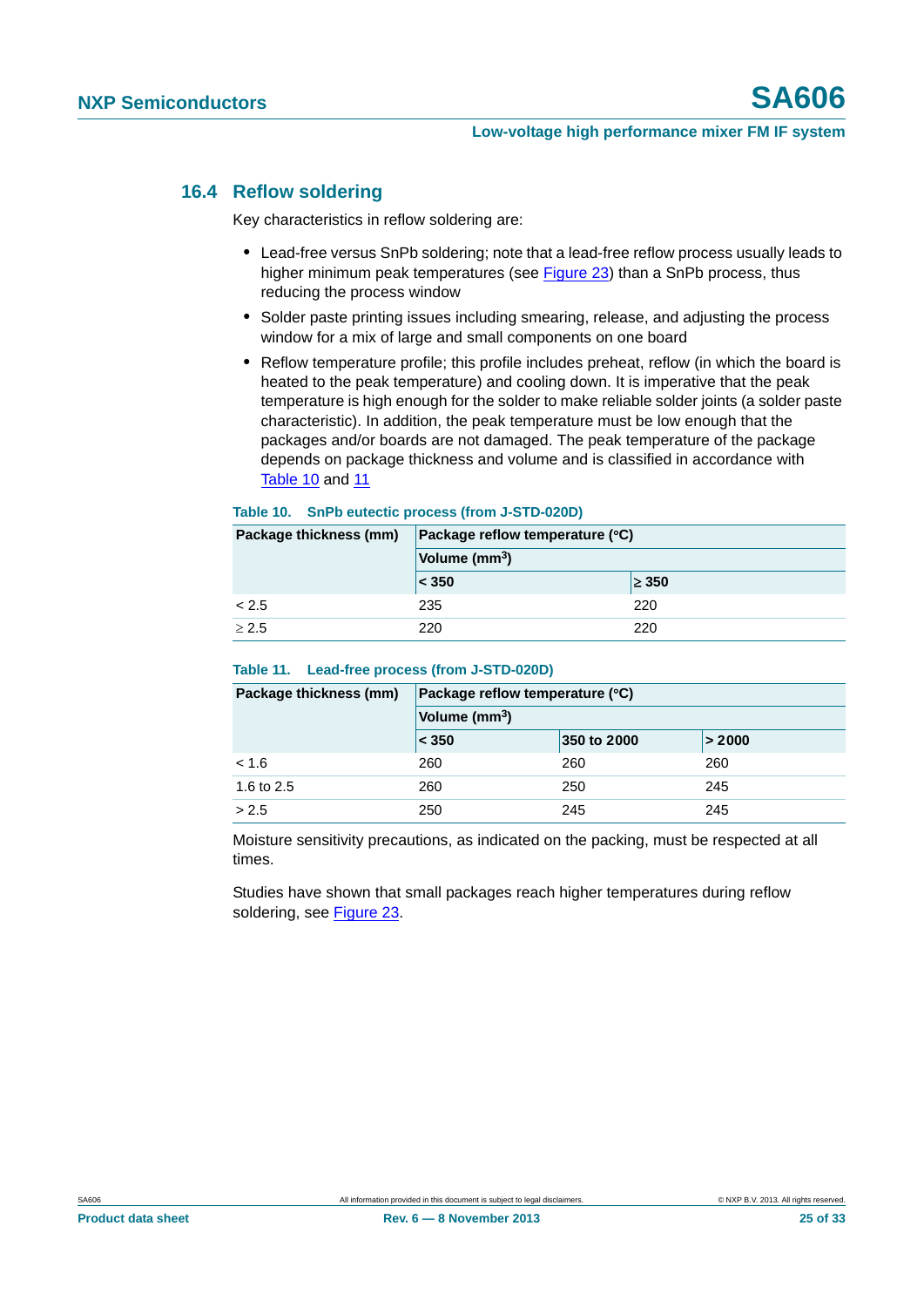

<span id="page-25-0"></span>For further information on temperature profiles, refer to Application Note *AN10365 "Surface mount reflow soldering description"*.

**Product data sheet Rev. 6 — 8 November 2013 26 of 33**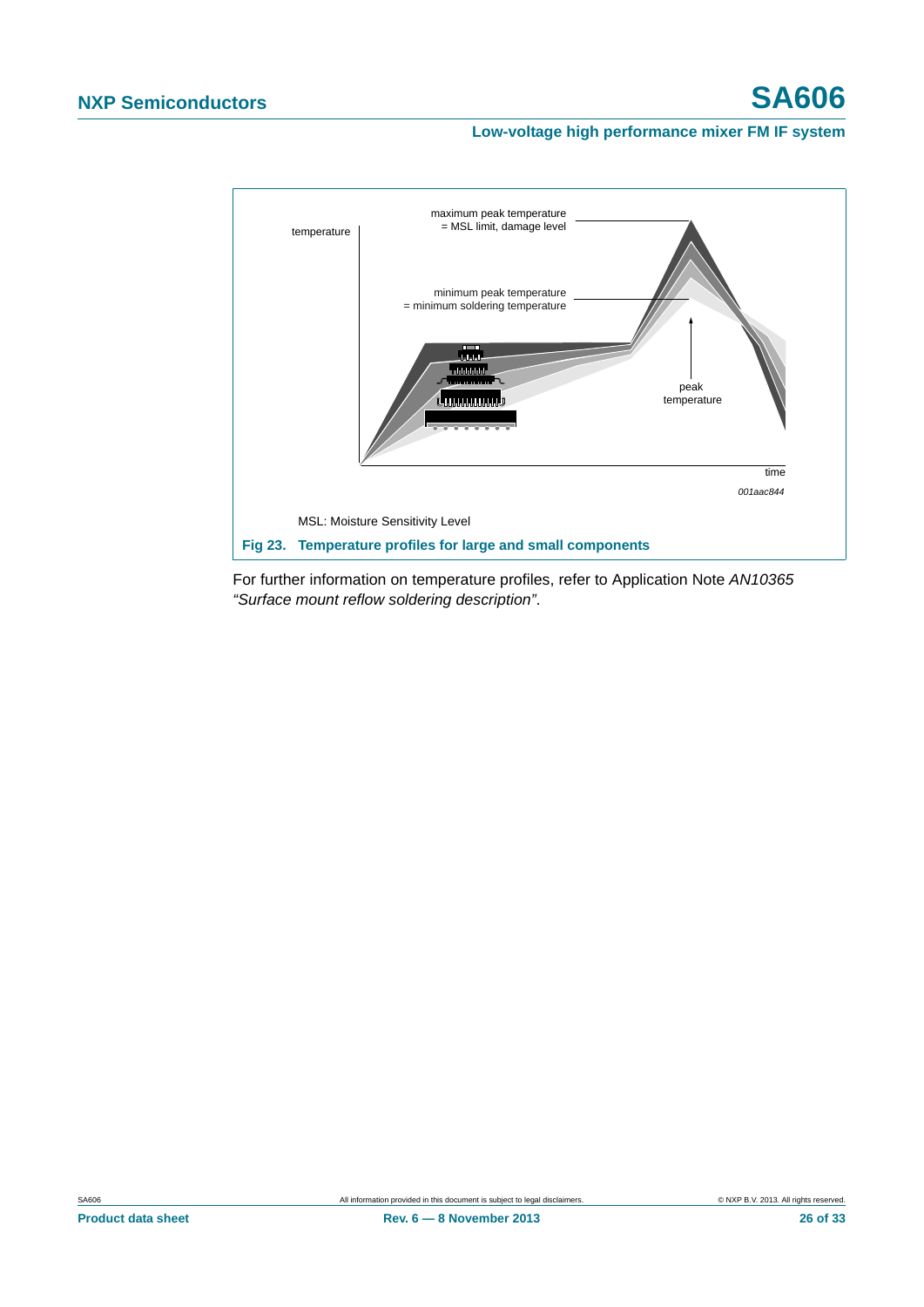# <span id="page-26-0"></span>**17. Soldering: PCB footprints**

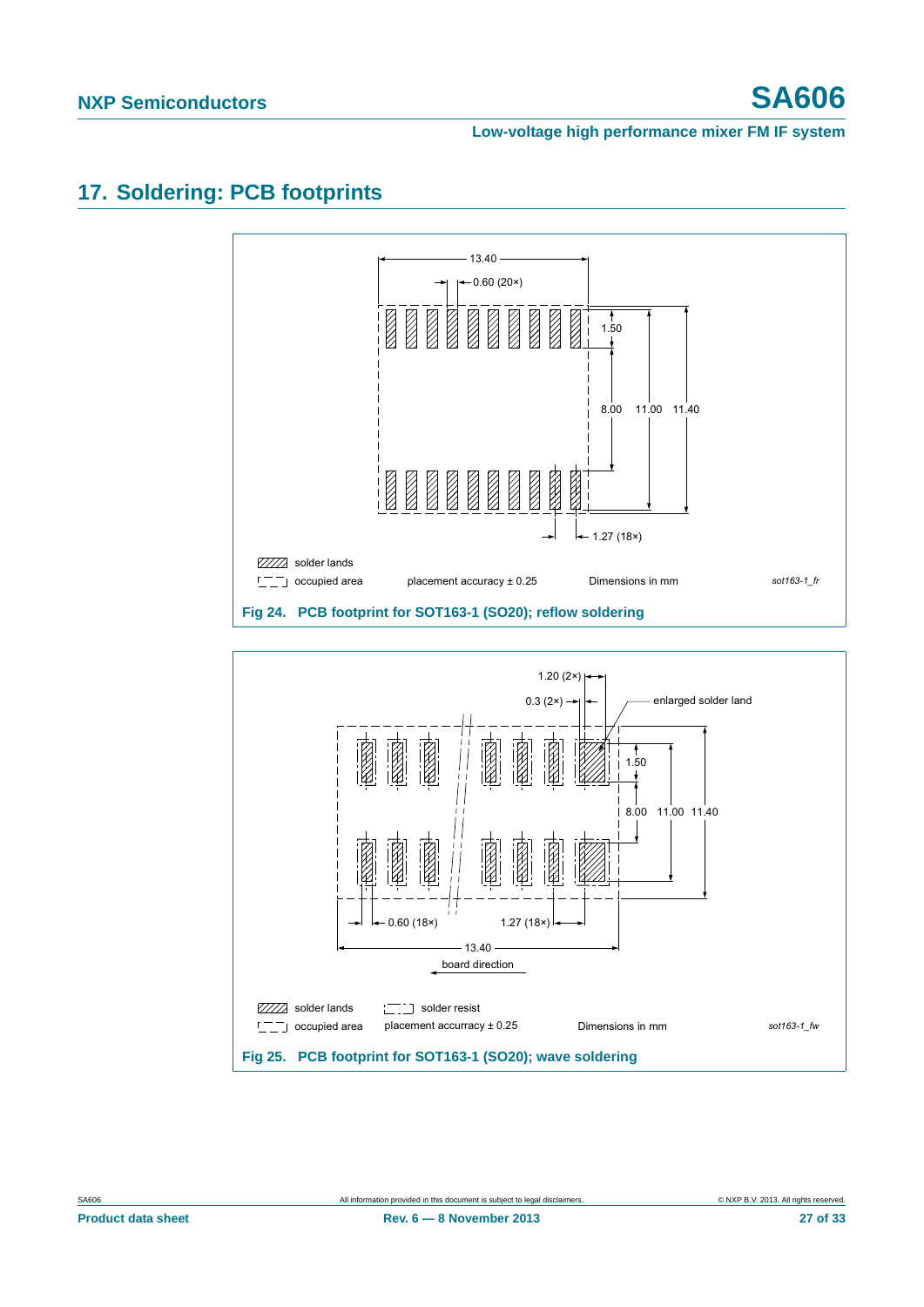# **NXP Semiconductors SA606**

**Low-voltage high performance mixer FM IF system**



#### **Fig 26. PCB footprint for SOT266-1 (SSOP20); reflow soldering**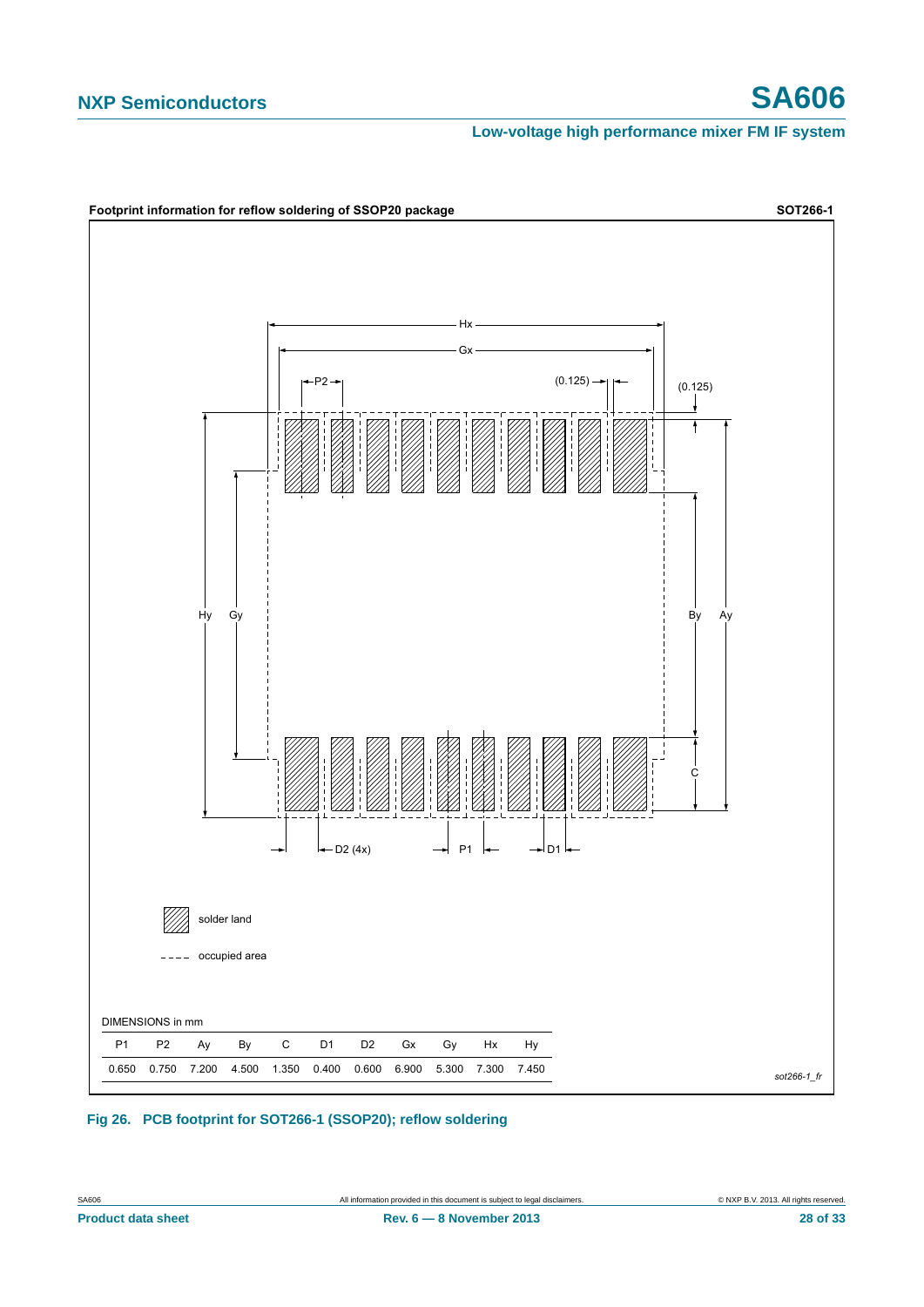# <span id="page-28-0"></span>**18. Abbreviations**

| Table 12.    | <b>Abbreviations</b>                     |  |  |  |
|--------------|------------------------------------------|--|--|--|
| Acronym      | <b>Description</b>                       |  |  |  |
| AM           | <b>Amplitude Modulation</b>              |  |  |  |
| <b>AMPS</b>  | Advanced Mobile Phone System             |  |  |  |
| <b>ASK</b>   | Amplitude Shift Keying                   |  |  |  |
| <b>CDM</b>   | Charged-Device Model                     |  |  |  |
| <b>ESD</b>   | ElectroStatic Discharge                  |  |  |  |
| <b>ESR</b>   | <b>Equivalent Series Resistance</b>      |  |  |  |
| <b>FM</b>    | <b>Frequency Modulation</b>              |  |  |  |
| <b>FSK</b>   | <b>Frequency Shift Keying</b>            |  |  |  |
| <b>HBM</b>   | Human Body Model                         |  |  |  |
| IF           | Intermediate Frequency                   |  |  |  |
| LC           | inductor/capacitor filter                |  |  |  |
| LO           | Local Oscillator                         |  |  |  |
| <b>PCB</b>   | <b>Printed-Circuit Board</b>             |  |  |  |
| <b>RF</b>    | Radio Frequency                          |  |  |  |
| <b>RMS</b>   | Root Mean Squared                        |  |  |  |
| <b>RSSI</b>  | Received Signal Strength Indicator       |  |  |  |
| <b>SINAD</b> | Signal-to-Noise And Distortion ratio     |  |  |  |
| <b>TACS</b>  | <b>Total Access Communication System</b> |  |  |  |
| <b>VHF</b>   | Very High Frequency                      |  |  |  |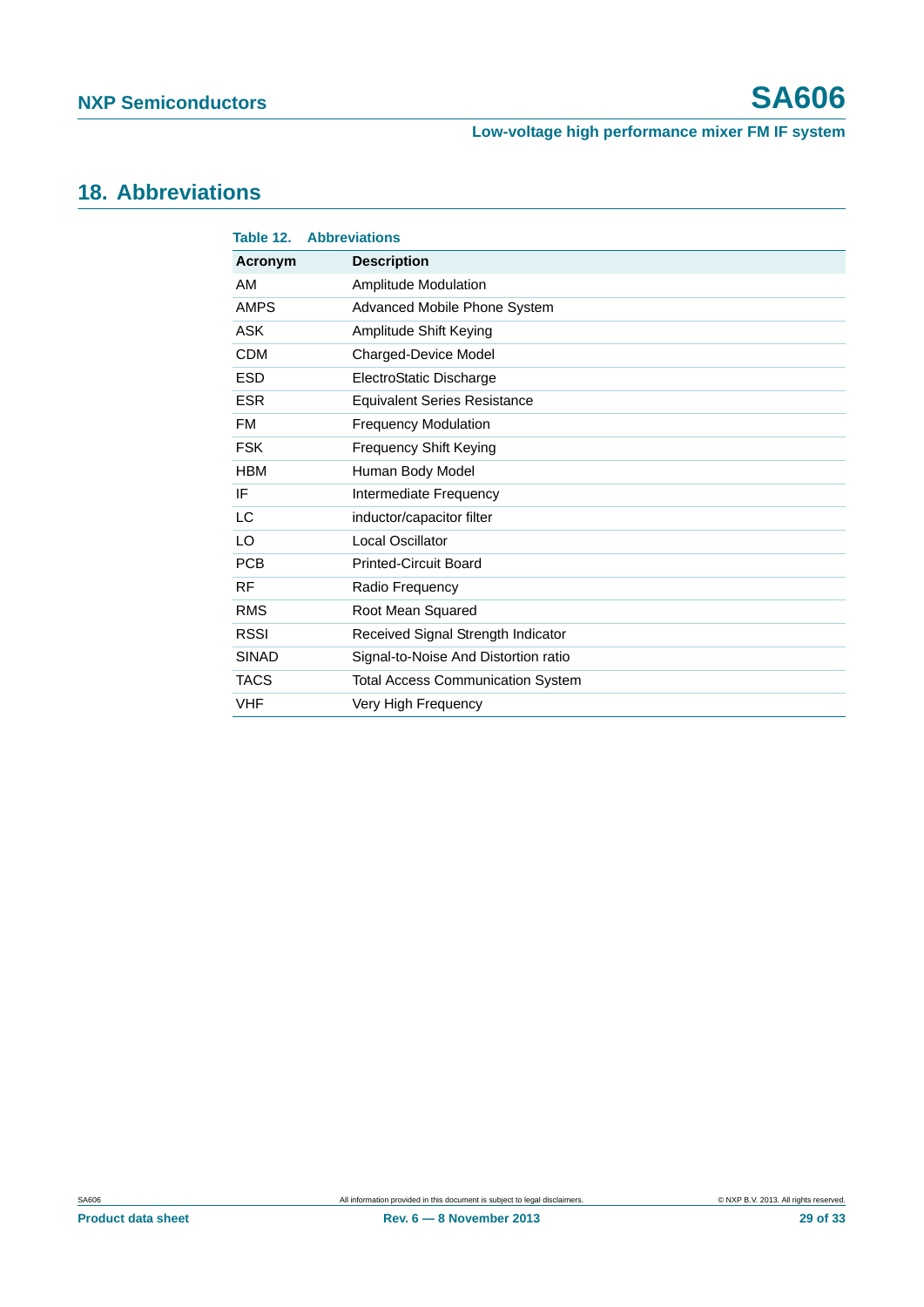# <span id="page-29-0"></span>**19. Revision history**

| <b>Table 13. Revision history</b> |                                                                                                                                |                       |                                         |                   |  |  |  |
|-----------------------------------|--------------------------------------------------------------------------------------------------------------------------------|-----------------------|-----------------------------------------|-------------------|--|--|--|
| Document ID                       | Release date                                                                                                                   | Data sheet status     | <b>Change notice</b>                    | <b>Supersedes</b> |  |  |  |
| SA606 v.6                         | 20131108                                                                                                                       | Product data sheet    |                                         | SA606 v.5         |  |  |  |
| Modifications:                    | Table 1 "Ordering information":                                                                                                |                       |                                         |                   |  |  |  |
|                                   | added Type number SA606DK/02                                                                                                   |                       |                                         |                   |  |  |  |
|                                   | added Type number SA606DK/03                                                                                                   |                       |                                         |                   |  |  |  |
|                                   | Added Section 4.1 "Ordering options"                                                                                           |                       |                                         |                   |  |  |  |
|                                   | Figure 3 "Pin configuration for SSOP20": added Type numbers SA606DK/02 and SA606DK/03                                          |                       |                                         |                   |  |  |  |
|                                   | Table 5 "Thermal characteristics": appended type numbers SA606DK/02, SA606DK/03 to Conditions                                  |                       |                                         |                   |  |  |  |
|                                   | Table 7 "Dynamic characteristics": $V_{o(RSSI)}$ for Condition RF level = -68 dB:                                              |                       |                                         |                   |  |  |  |
|                                   | Added "SA606D/01, SA606DK/01" to (existing) Condition                                                                          |                       |                                         |                   |  |  |  |
|                                   | Added Condition "SA606DK/02; RF level = $-68$ dBm"                                                                             |                       |                                         |                   |  |  |  |
|                                   | Added Condition "SA606DK/03; RF level = $-68$ dBm"                                                                             |                       |                                         |                   |  |  |  |
|                                   | Figure 13 "RSSI output voltage versus IF level (SA606D/01; SA606DK/01)".<br>appended "(SA606D/01; SA606DK/01)" to figure title |                       |                                         |                   |  |  |  |
|                                   | Figure 14 "RSSI output voltage versus RF level (SA606D/01; SA606DK/01)".                                                       |                       |                                         |                   |  |  |  |
|                                   | appended "(SA606D/01; SA606DK/01)" to figure title<br>Added Section 17 "Soldering: PCB footprints"                             |                       |                                         |                   |  |  |  |
|                                   |                                                                                                                                |                       |                                         |                   |  |  |  |
| SA606 v.5                         | 20120724                                                                                                                       | Product data sheet    |                                         | SA606 v.4         |  |  |  |
| SA606 v.4                         | 20110412                                                                                                                       | Product data sheet    |                                         | SA606 v.3         |  |  |  |
| SA606 v.3                         | 20110317                                                                                                                       | Product data sheet    |                                         | SA606 v.2         |  |  |  |
| SA606 v.2                         | 19971107                                                                                                                       | Product specification | ECN 853-1576 18665<br>dated 1997 Nov 07 | SA606 v.1         |  |  |  |
| SA606 v.1                         | 19931026                                                                                                                       | Product specification |                                         |                   |  |  |  |
|                                   |                                                                                                                                |                       |                                         |                   |  |  |  |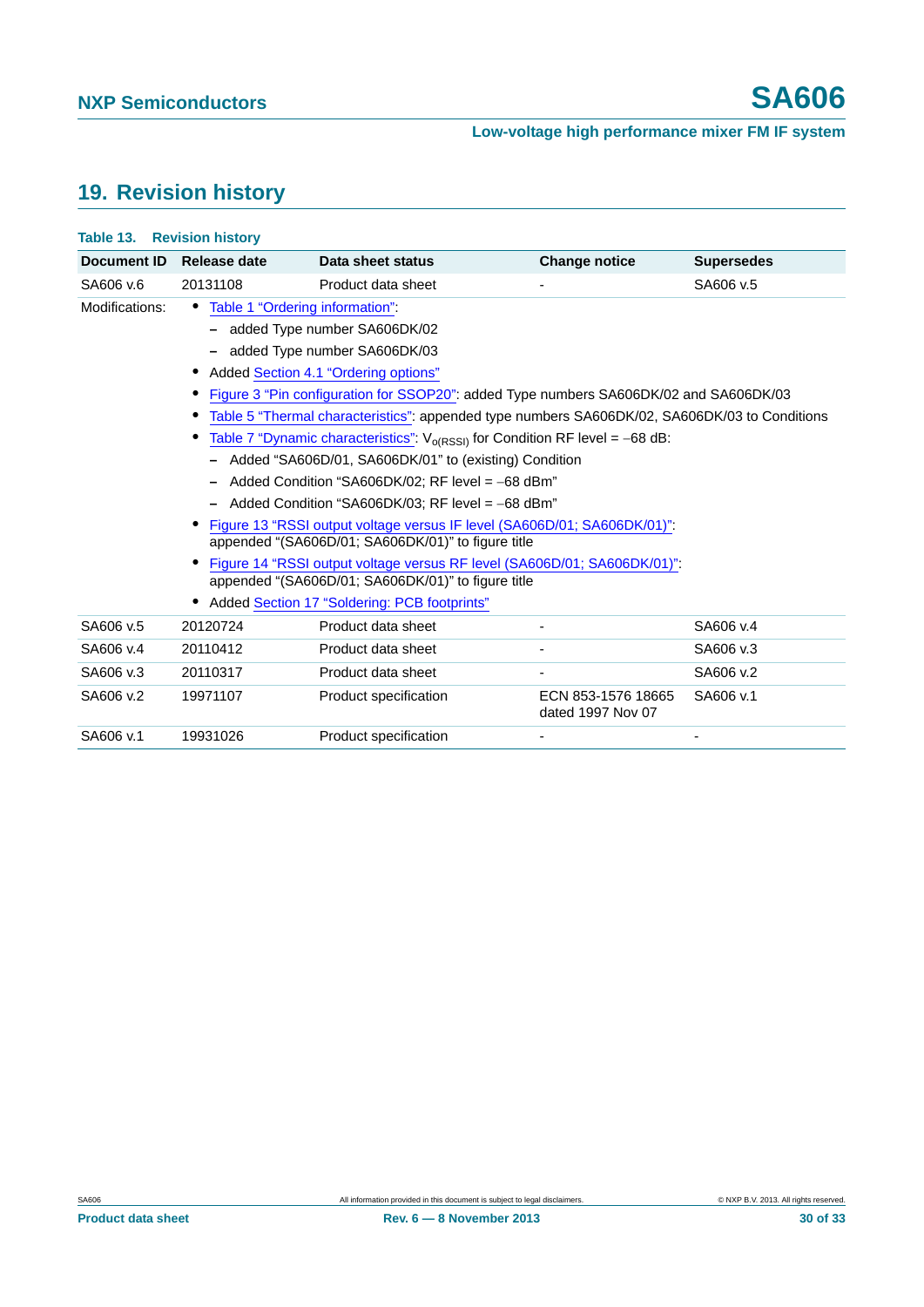## <span id="page-30-3"></span>**20. Legal information**

### <span id="page-30-4"></span>**20.1 Data sheet status**

| Document status[1][2]          | Product status <sup>[3]</sup> | <b>Definition</b>                                                                     |
|--------------------------------|-------------------------------|---------------------------------------------------------------------------------------|
| Objective [short] data sheet   | Development                   | This document contains data from the objective specification for product development. |
| Preliminary [short] data sheet | Qualification                 | This document contains data from the preliminary specification.                       |
| Product [short] data sheet     | Production                    | This document contains the product specification.                                     |

<span id="page-30-0"></span>[1] Please consult the most recently issued document before initiating or completing a design.

<span id="page-30-1"></span>[2] The term 'short data sheet' is explained in section "Definitions".

<span id="page-30-2"></span>[3] The product status of device(s) described in this document may have changed since this document was published and may differ in case of multiple devices. The latest product status<br>information is available on the Intern

### <span id="page-30-5"></span>**20.2 Definitions**

**Draft —** The document is a draft version only. The content is still under internal review and subject to formal approval, which may result in modifications or additions. NXP Semiconductors does not give any representations or warranties as to the accuracy or completeness of information included herein and shall have no liability for the consequences of use of such information.

**Short data sheet —** A short data sheet is an extract from a full data sheet with the same product type number(s) and title. A short data sheet is intended for quick reference only and should not be relied upon to contain detailed and full information. For detailed and full information see the relevant full data sheet, which is available on request via the local NXP Semiconductors sales office. In case of any inconsistency or conflict with the short data sheet, the full data sheet shall prevail.

**Product specification —** The information and data provided in a Product data sheet shall define the specification of the product as agreed between NXP Semiconductors and its customer, unless NXP Semiconductors and customer have explicitly agreed otherwise in writing. In no event however, shall an agreement be valid in which the NXP Semiconductors product is deemed to offer functions and qualities beyond those described in the Product data sheet.

### <span id="page-30-6"></span>**20.3 Disclaimers**

**Limited warranty and liability —** Information in this document is believed to be accurate and reliable. However, NXP Semiconductors does not give any representations or warranties, expressed or implied, as to the accuracy or completeness of such information and shall have no liability for the consequences of use of such information. NXP Semiconductors takes no responsibility for the content in this document if provided by an information source outside of NXP Semiconductors.

In no event shall NXP Semiconductors be liable for any indirect, incidental, punitive, special or consequential damages (including - without limitation - lost profits, lost savings, business interruption, costs related to the removal or replacement of any products or rework charges) whether or not such damages are based on tort (including negligence), warranty, breach of contract or any other legal theory.

Notwithstanding any damages that customer might incur for any reason whatsoever, NXP Semiconductors' aggregate and cumulative liability towards customer for the products described herein shall be limited in accordance with the *Terms and conditions of commercial sale* of NXP Semiconductors.

**Right to make changes —** NXP Semiconductors reserves the right to make changes to information published in this document, including without limitation specifications and product descriptions, at any time and without notice. This document supersedes and replaces all information supplied prior to the publication hereof.

**Suitability for use —** NXP Semiconductors products are not designed, authorized or warranted to be suitable for use in life support, life-critical or safety-critical systems or equipment, nor in applications where failure or malfunction of an NXP Semiconductors product can reasonably be expected to result in personal injury, death or severe property or environmental damage. NXP Semiconductors and its suppliers accept no liability for inclusion and/or use of NXP Semiconductors products in such equipment or applications and therefore such inclusion and/or use is at the customer's own risk.

**Applications —** Applications that are described herein for any of these products are for illustrative purposes only. NXP Semiconductors makes no representation or warranty that such applications will be suitable for the specified use without further testing or modification.

Customers are responsible for the design and operation of their applications and products using NXP Semiconductors products, and NXP Semiconductors accepts no liability for any assistance with applications or customer product design. It is customer's sole responsibility to determine whether the NXP Semiconductors product is suitable and fit for the customer's applications and products planned, as well as for the planned application and use of customer's third party customer(s). Customers should provide appropriate design and operating safeguards to minimize the risks associated with their applications and products.

NXP Semiconductors does not accept any liability related to any default. damage, costs or problem which is based on any weakness or default in the customer's applications or products, or the application or use by customer's third party customer(s). Customer is responsible for doing all necessary testing for the customer's applications and products using NXP Semiconductors products in order to avoid a default of the applications and the products or of the application or use by customer's third party customer(s). NXP does not accept any liability in this respect.

**Limiting values —** Stress above one or more limiting values (as defined in the Absolute Maximum Ratings System of IEC 60134) will cause permanent damage to the device. Limiting values are stress ratings only and (proper) operation of the device at these or any other conditions above those given in the Recommended operating conditions section (if present) or the Characteristics sections of this document is not warranted. Constant or repeated exposure to limiting values will permanently and irreversibly affect the quality and reliability of the device.

**Terms and conditions of commercial sale —** NXP Semiconductors products are sold subject to the general terms and conditions of commercial sale, as published at<http://www.nxp.com/profile/terms>, unless otherwise agreed in a valid written individual agreement. In case an individual agreement is concluded only the terms and conditions of the respective agreement shall apply. NXP Semiconductors hereby expressly objects to applying the customer's general terms and conditions with regard to the purchase of NXP Semiconductors products by customer.

**No offer to sell or license —** Nothing in this document may be interpreted or construed as an offer to sell products that is open for acceptance or the grant, conveyance or implication of any license under any copyrights, patents or other industrial or intellectual property rights.

SA606 All information provided in this document is subject to legal disclaimers. 
SA606 AXP B.V. 2013. All rights reserved.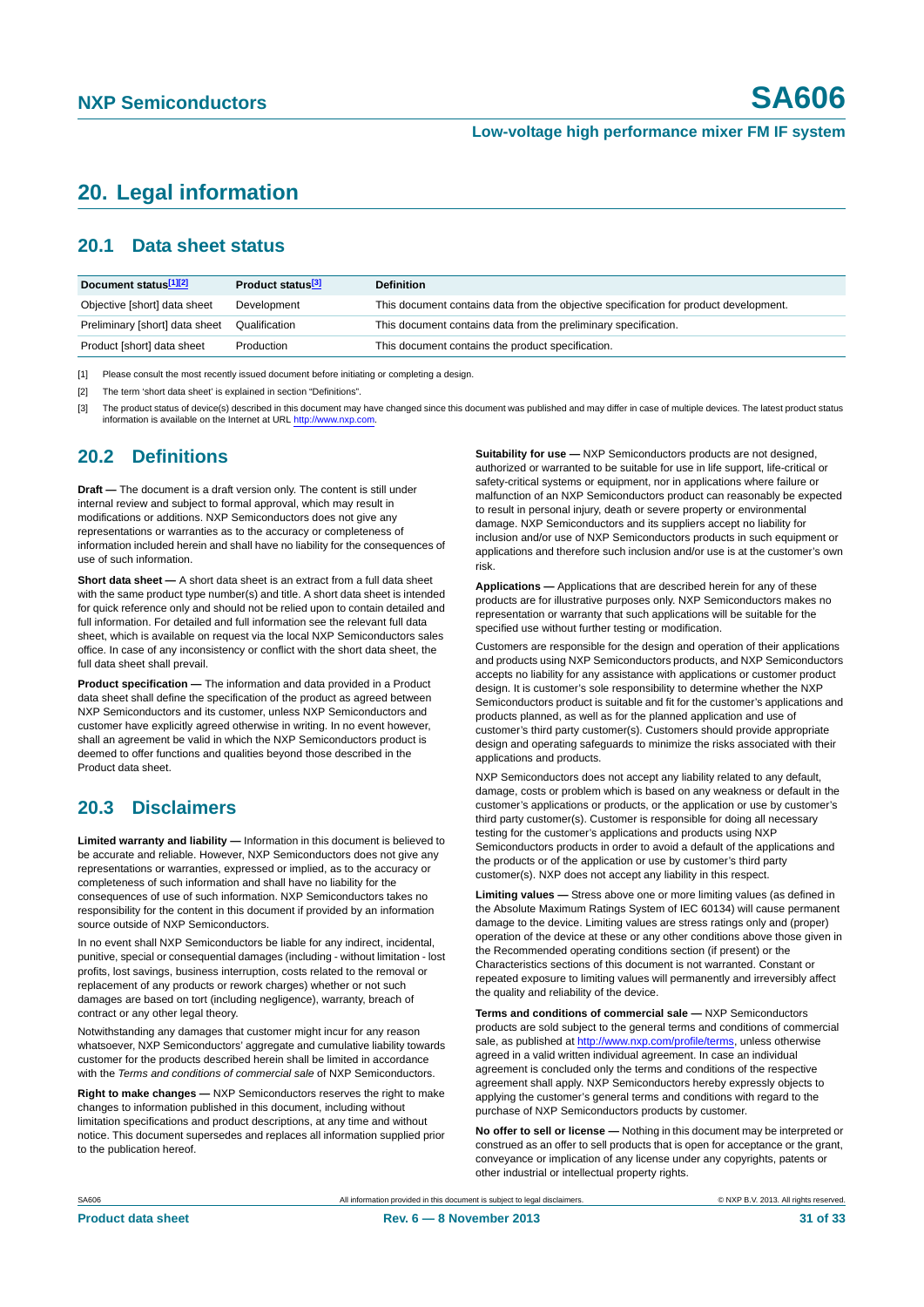**Export control —** This document as well as the item(s) described herein may be subject to export control regulations. Export might require a prior authorization from competent authorities.

**Non-automotive qualified products —** Unless this data sheet expressly states that this specific NXP Semiconductors product is automotive qualified, the product is not suitable for automotive use. It is neither qualified nor tested in accordance with automotive testing or application requirements. NXP Semiconductors accepts no liability for inclusion and/or use of non-automotive qualified products in automotive equipment or applications.

In the event that customer uses the product for design-in and use in automotive applications to automotive specifications and standards, customer (a) shall use the product without NXP Semiconductors' warranty of the product for such automotive applications, use and specifications, and (b) whenever customer uses the product for automotive applications beyond

#### NXP Semiconductors' specifications such use shall be solely at customer's own risk, and (c) customer fully indemnifies NXP Semiconductors for any liability, damages or failed product claims resulting from customer design and use of the product for automotive applications beyond NXP Semiconductors' standard warranty and NXP Semiconductors' product specifications.

**Translations —** A non-English (translated) version of a document is for reference only. The English version shall prevail in case of any discrepancy between the translated and English versions.

### <span id="page-31-0"></span>**20.4 Trademarks**

Notice: All referenced brands, product names, service names and trademarks are the property of their respective owners.

## <span id="page-31-1"></span>**21. Contact information**

For more information, please visit: **http://www.nxp.com**

For sales office addresses, please send an email to: **salesaddresses@nxp.com**